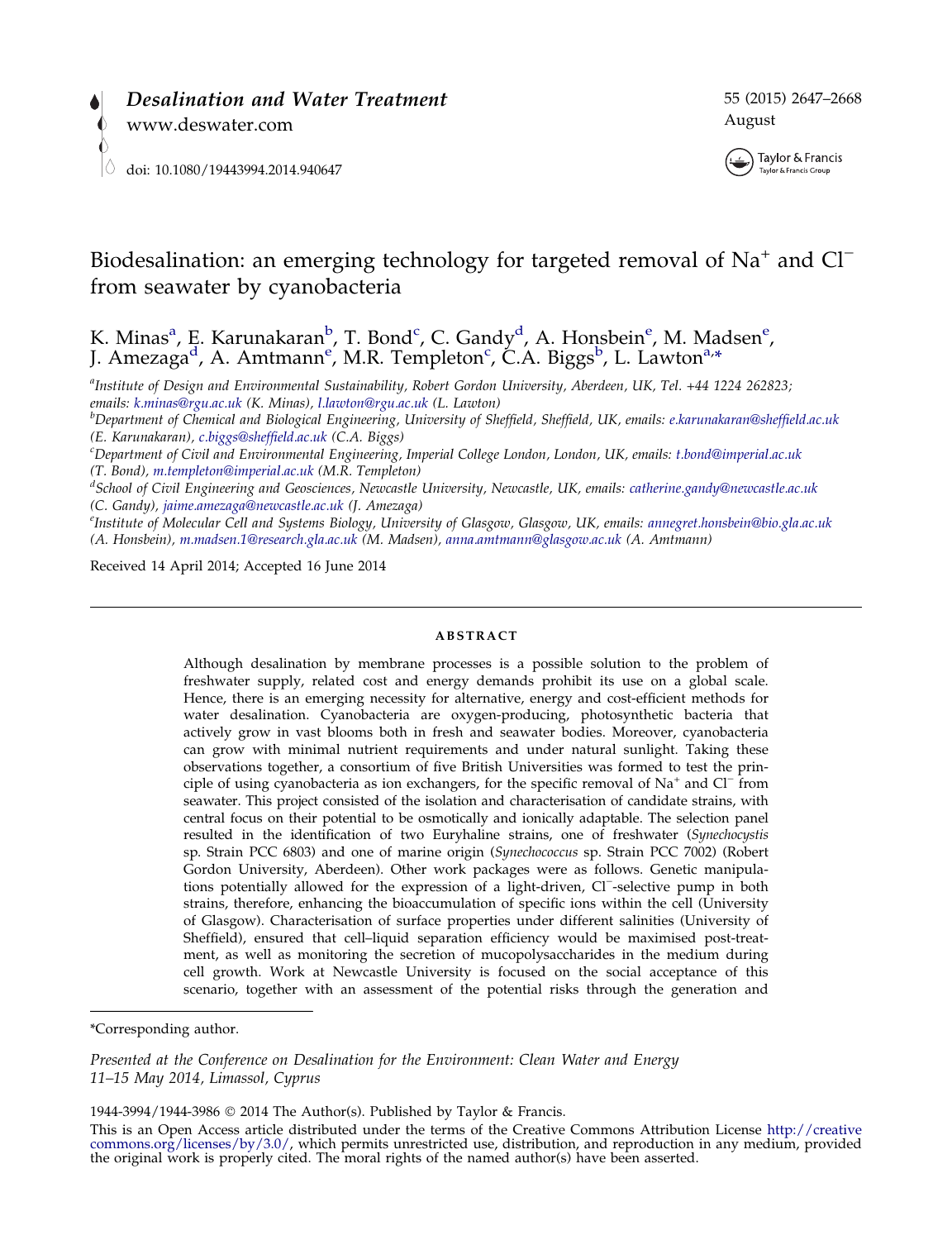application of a Hazard Analysis and Critical Control Points plan. Finally, researchers in Imperial College (London) designed the process, from biomass production to water treatment and generation of a model photobioreactor. This multimodal approach has produced promising first results, and further optimisation is expected to result in mass scaling of this process.

Keywords: Biodesalination; Osmolytes; Biotechnological screening; Sustainable; Remediation

## 1. Introduction

In the year 2014, we are reaching the fulfilment of the "International Decade for Action WATER FOR LIFE—2005–2015" [[1\]](#page-10-0). One of the milestones of this project was to reduce by half people's "sustainable access to Safe Drinking Water and Basic Sanitation" [[2\]](#page-10-0). At the same time, extreme weather events have increased the occurrence of droughts, most notably in arid regions in close proximity to the sea [\[3,4](#page-10-0)]. In addition, developing countries are more prone to these effects [[5\]](#page-10-0) and these factors put together allowed for the conception of "Biodesalination: From cell to tap" [[6\]](#page-10-0). This project envisages the utilisation of photosynthetic bacteria for the removal of specific ions from seawater, thus, providing a sustainable alternative to seawater desalination, when compared to current methods [\[7,8\]](#page-10-0).

The use of photosynthetic bacteria in the direct removal of Na<sup>+</sup> has been previously demonstrated. For example, cyanobacteria, or fractions that they secrete in response to salt stress, have been shown to remove Na<sup>+</sup> from aqueous solutions and soils, as well as enhancing seed germination rates [[9,10\]](#page-10-0). This in turn generated the first challenge in the "Biodesalination" scenario. In order to this process to be efficient, bacterial growth should supply the large volumes of water that need to be treated [\[11\]](#page-10-0). Furthermore, biomass should be grown in a sustainable manner, utilising solar energy and the minimal addition of nutrients.

Algae could be used as alternatives to wastewater remediation, by sequestering  $CO<sub>2</sub>$  and by capturing phosphates and nitrates in a form that can be further utilised. The disadvantages of using wastewater as a nutrient source are the presence of pathogens, therefore, limiting its use to sanitation and irrigation. With respect to cyanobacteria, use of wastewater is not a necessary requirement, due to their natural ability to form blooms in natural waters [\[12,13\]](#page-10-0). Further investigation in the nutrient requirements of cyanobacteria, demonstrated that the "Redfield Ratio"  $(C:N:p=106:16:1)$ allowed for optimal growth, while the equivalent ratio under light limitation was  $C:N: p = 117:25:1$  [\[14,15](#page-10-0)].

Understanding sodium homeostasis within a biological system was the next step in the process.

Upon the exertion of ionic stress, cyanobacteria utilise a number of energy-demanding processes in order to export  $Na<sup>+</sup>$  [[16,17\]](#page-10-0). In a "biodesalination" scenario, it is important that cells were starved of energy, therefore, halting active export of ions. Previous observations demonstrated that cyanobacteria accumulate osmolytes intra- or extra-cellularly in response to ionic stress [\[18](#page-10-0)]. The compatible solutes accumulated by cyanobacteria also show hierarchy in their protective potential against salt stress [[19](#page-10-0)]. Furthermore, cyanobacteria are also capable of autofermentation. That is to say, they can catabolise internally stored carbohydrates, including osmolytes, in the dark [[20](#page-10-0)]. Taken together, these observations suggested that an energetically favourable way of growing cyanobacteria was administration of just sufficient light and nutrients for rapid growth, while allowing each cell enough energy (in the form of sugars) to counteract the stress exerted by salt. In addition, cells should be just depleted of energy and therefore not able to actively export Na<sup>+</sup>.

As discussed in a recently published case study on using cyanobacteria for biodesalination [\[6\]](#page-10-0), one of the bottlenecks in the production process is the efficient removal of the salt laden cells from the desalinated water without affecting the integrity of the cell membrane. Cell–liquid separation techniques such as sedimentation or flotation require, as a first step, the formation of robust cell aggregates. Research suggests that use of conventional metal salts as coagulants to trigger aggregate formation leads to widespread cell death and lysis during the separation process [\[6](#page-10-0)]. Therefore, a thorough investigation of the cell surface characteristics and the alternative use of biopolymers as coagulants is merited.

This study was an examination of the potential of using biological systems for the large-scale desalination of seawater. This manuscript addresses: (1) the screening methods employed for the selection of microorganisms suitable for this application. These included both literature searches and a biotechnological approach on strain screening and subsequent growth optimisation, (2) the identification of an analytical method capable of specifically detecting [Na<sup>+</sup>] and [Cl<sup>−</sup> ] in the range between 10 and 100 mM and (3) the identification of the cell surface macromolecules on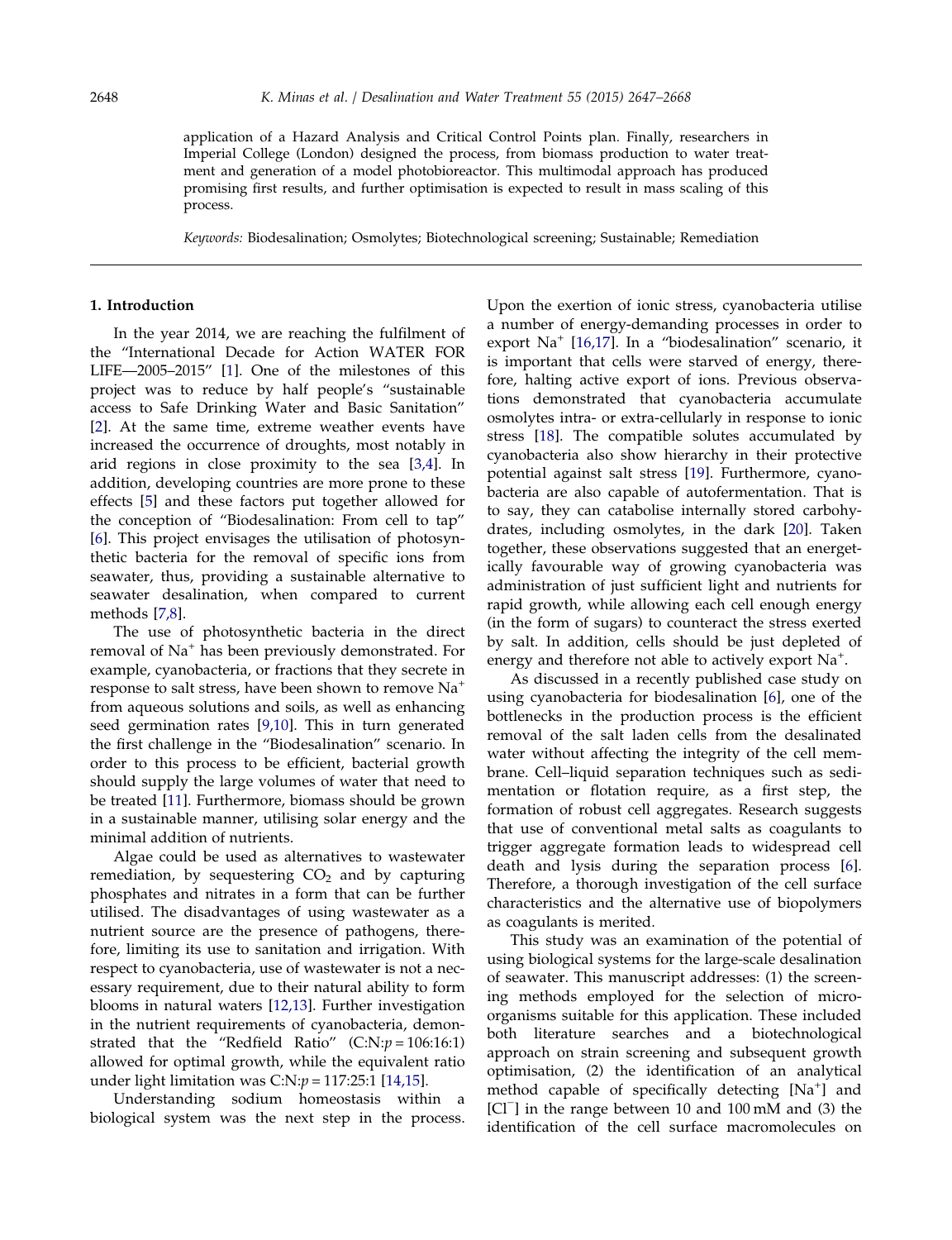<span id="page-2-0"></span>selected strains and an investigation of the aggregation potential based on physicochemical parameters of the cell surface and the extended Derjaguin, Landau, Verwey and Overbeek (XDLVO) theory, a classical theory of colloidal stability.

## 2. Materials and methods

## 2.1. Strain selection from literature

Strain selection was initiated with the literature screening for fast-growing algae and cyanobacteria. This was done in order to comply with the project's requirements for a fast production of biomass. Results of this initial screening can be found in Fig. 1, while literature reviewed in this respect can be found in Appendix [1](#page-13-0). In addition, the nutrient requirements for different strains were reviewed, together with the possibility of using different wastewaters for the supply of nutrients in the form of phosphates and nitrates. Finally, the effect of environmental conditions, such as temperature and light regime was also evaluated.

## 2.1.1. Growth optimisation of selected strains

Upon considering the growth parameters reviewed above, two euryhaline strains were selected for the practical screening and potential application in "biodesalination". These were Synechocystis sp. PCC 6803 and Synechococcus sp. PCC 7002 [[21,22](#page-11-0)]. Growth of both strains was monitored in Erlenmeyer flasks containing BG11 [[23](#page-11-0)] or BG-11 Seawater (BG11-SW) for Synechococcus PCC 7002. BG11-SW was made by dissolving stock solutions of BG11 salts in filtered seawater (Stonehaven, Aberdeenshire, UK). Standard laboratory light was set at 25 µmol  $m^{-2} s^{-1}$ , and ambient temperature was  $22 \pm 1$ °C, unless otherwise stated. Cells used for the inoculum were 3 weeks old, and cell numbers were adjusted to 2.5 million cells after inoculating 100 ml of sterile BG11. Light was provided by Osram Cool White lamps, while the effects of the duration of light (12:12, L:D or continuous light) and the effects of light intensity (25, 50, and 95  $\mu$ mol m<sup>-2</sup> s<sup>-1</sup>) were evaluated in a Fitotron growth chamber (Weiss Gallenkamp). Finally, the combination of effects of different temperatures in the growth of these strains was evaluated by incubating respective Erlenmeyer flasks containing each culture at mid-log and stationary phase (5 and 21 d following inoculation) in water baths at either 22 or 28˚C.

## 2.2. Cell enumeration, viability and size estimation

Cell Numbers were evaluated by flow cytometry, using the Coulter Epics-XL-MCL (Beckman Coulter). Separation of live and dead cells was performed by distinguishing the emissions detected in the phycoerythrin and the fluorescein isothiocyanate



Fig. 1. Literature searches indicating the specific growth rate of different cyanobacteria, algae and mixed environmental samples. In the figure above, it is evident that cyanobacteria appeared to have overall higher growth rates, when compared to algae.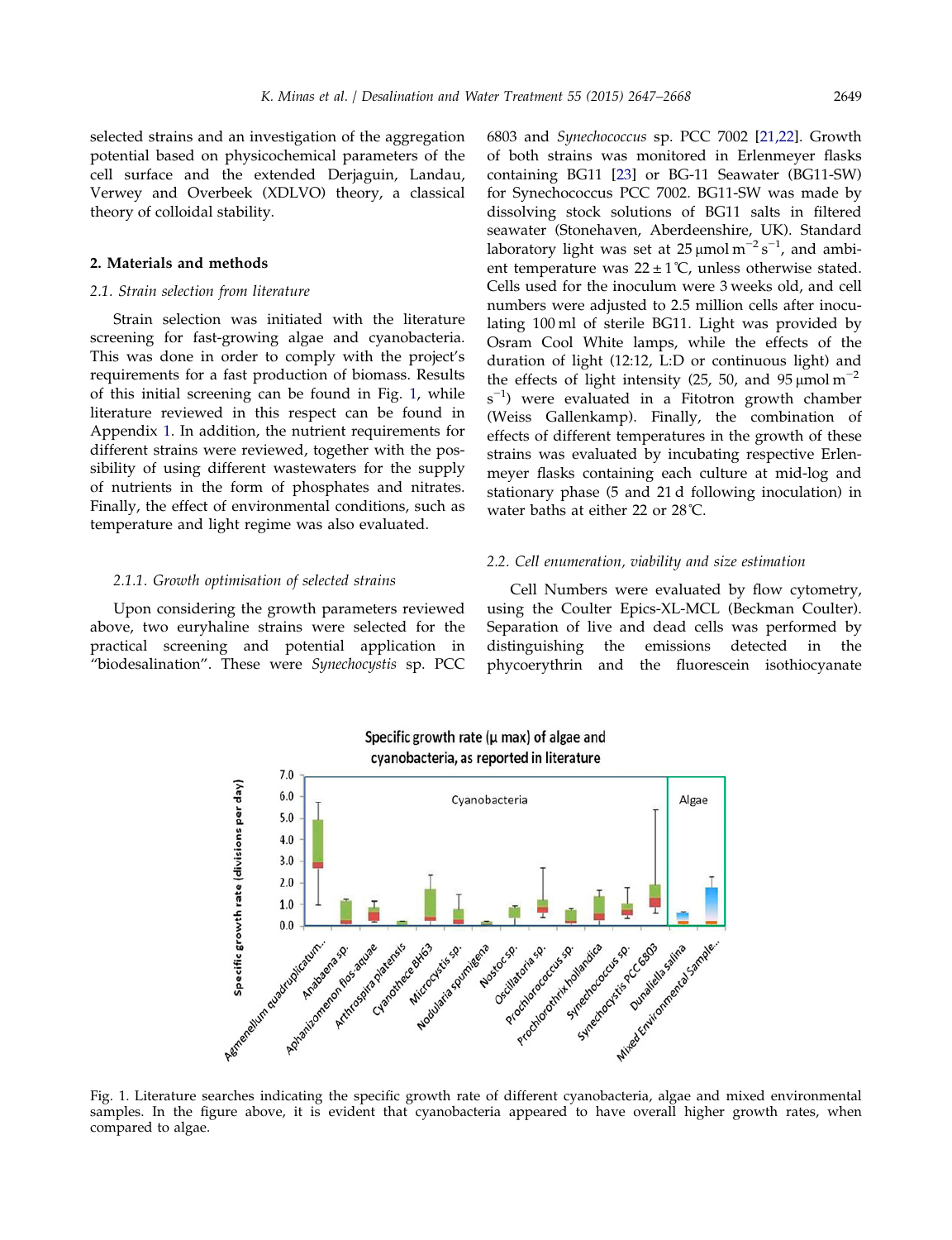channels. Size estimation  $(1-15 \mu m)$  was possible by setting up the Forward Scattering detection using the Flow Cytometry Size Calibration Kit (life Technologies).

## 2.3. Analytical chemistry

High-performance Liquid Chromatography was performed using the Waters Alliance 2695 Separations Module with the ZIC-HILIC, PEEK column  $(150 \times 2.1 \,\mu m)$ ,  $3.5 \mu m$ ,  $200 \text{ Å}$ ). Gradient separation of anions and cations was performed using the method described in the SeQuant Application Note 2700–41A, with 20 mM ammonium acetate (pH 3.0 with acetic acid) instead of ammonium formate. HPLC detection was performed using the Biotage ELSD-1080. The detection parameters were: nebuliser and evaporator temperature equal to 40˚C, air-free nitrogen flow set at 2.5 slm. Chromatograms were acquired by Masslynx 4.0.

Standards were prepared by serial dilutions of freshly prepared 2 M NaCl (HPLC grade, Fisher) solution in MilliQ water. Next, this stock solution was further diluted (1:10) in 80:20 Acetonitrile: 20 mM ammonium acetate (pH 3.0) to final concentrations ranging from 1 to 150 mM. 10 μL of each standard and three blanks were run in triplicates.

#### 2.4. Statistical analysis

Statistical analysis of acquired data was performed using Repeated Measurements ANOVA in SPSS (v21).

#### 2.5. X-ray photoelectron spectroscopy

The X-ray photoelectron spectroscopy (XPS) analysis was carried out as described by previously [[30](#page-11-0)]. Synechocystis PCC 6803 was grown in BG-11 medium [[23\]](#page-11-0) and Synechococcus PCC 7002 was grown in  $A +$ medium  $[22]$  $[22]$  $[22]$  at  $22^{\circ}$ C in Erlenmeyer flasks with agitation at 150 rpm for adequate aeration. The light was set to  $40 \mu E \, \text{m}^{-2} \, \text{s}^{-1}$  with a 12:12 light to dark cycle. The cells were harvested for 3 weeks post-inoculation by centrifugation at  $4,500 \text{ g}$  for  $20 \text{ min}$  at  $4 \text{ }^{\circ}\text{C}$ . The harvested cells were washed two times in distilled water and freeze-dried before analysis. The measurements were carried out on a KRATOS AXIS 165 Ultra photoelectron spectrometer at 10 kV and 20 mA using the AL Kα X-ray source  $(1,486.6 \text{ eV})$ . The take-off angle was adjusted at 90˚ and data were collected for each sample (two biological replicates) at three randomly selected location (three technical replicates). The area corresponding to each sample was 400 μm in diameter. A survey scan was carried out (pass energy

 $20 \text{ eV}$ ,  $0.1 \text{ eV}$  step size) for C, O and N followed by a high-resolution scan (pass energy 20 eV, 0.1 eV step size) for C and O. The binding energies were normalised using the C1s peak at 284.6 eV. Casa XPS software (version 2.3.16) was used to carry out the spectral integration.

## 2.6. XDLVO modelling of aggregation

The XDLVO model was carried out as described previously [[31](#page-11-0)]. Briefly, the electrophoretic mobility of the cells was measured in 100 mM KCl at pH 8 using a Zeta potential analyser (Brookhaven Instruments, UK) [[30](#page-11-0)]. The measured electrophoretic mobilities were converted into apparent zeta potentials assuming the conditions for Helmholtz–Smoluchowski relationship are met. The contact angle of three liquids: water, formamide and diiodomethane with the bacterial lawns was measured using a tensiometer (Attension, UK) after drying the bacterial lawns until the plateau phase of drying is reached [\[31\]](#page-11-0). Measured contact angles were converted into surface tension using the LW-AB approach [[32\]](#page-11-0). The interfacial free energy of aggregation of cells in an aqueous medium was calculated based on a sphere–sphere configuration [\[32](#page-11-0)].

#### 3. Results and discussion

## 3.1. Overview of the growth parameters

Upon combining this information and understanding the practical applications of "Biodesalination", it was decided that growth optimisation of selected strains should conform to the following parameters. Initially, a temperature between 20 and 40˚C would allow for the utilisation of these organisms in a large number of countries, where "biodesalination" could be applied. A pH range between 6 and 9 will facilitate the growth of most photosynthetic organisms researched to date. A salinity range of  $0-0.5$  M (NaCl), or  $0-10$  g L<sup>-1</sup> of Na<sup>+</sup>, was considered to also reflect the possible range of salinities encountered over the utilisation of cyanobacteria for biodesalination. A light–dark cycle of 12:12 was considered to be a close approximation of the annual light availability in tropical countries. In respect to the nutritional requirements of the two selected organisms, natural seawater should be supplemented with 0–0.007  $g L^{-1}$  phosphates (equivalent of 0–0.04 g L<sup>-1</sup> K<sub>2</sub>HPO<sub>4</sub>) and 0–0.25 g L<sup>-1</sup> nitrates (equivalent to  $0-1.5$  g L<sup>-1</sup> NaNO<sub>3</sub>).

Based on some preliminary calculations, a moderate estimate of bacterial cell densities achieved to date (data not shown) was expected to be in the region of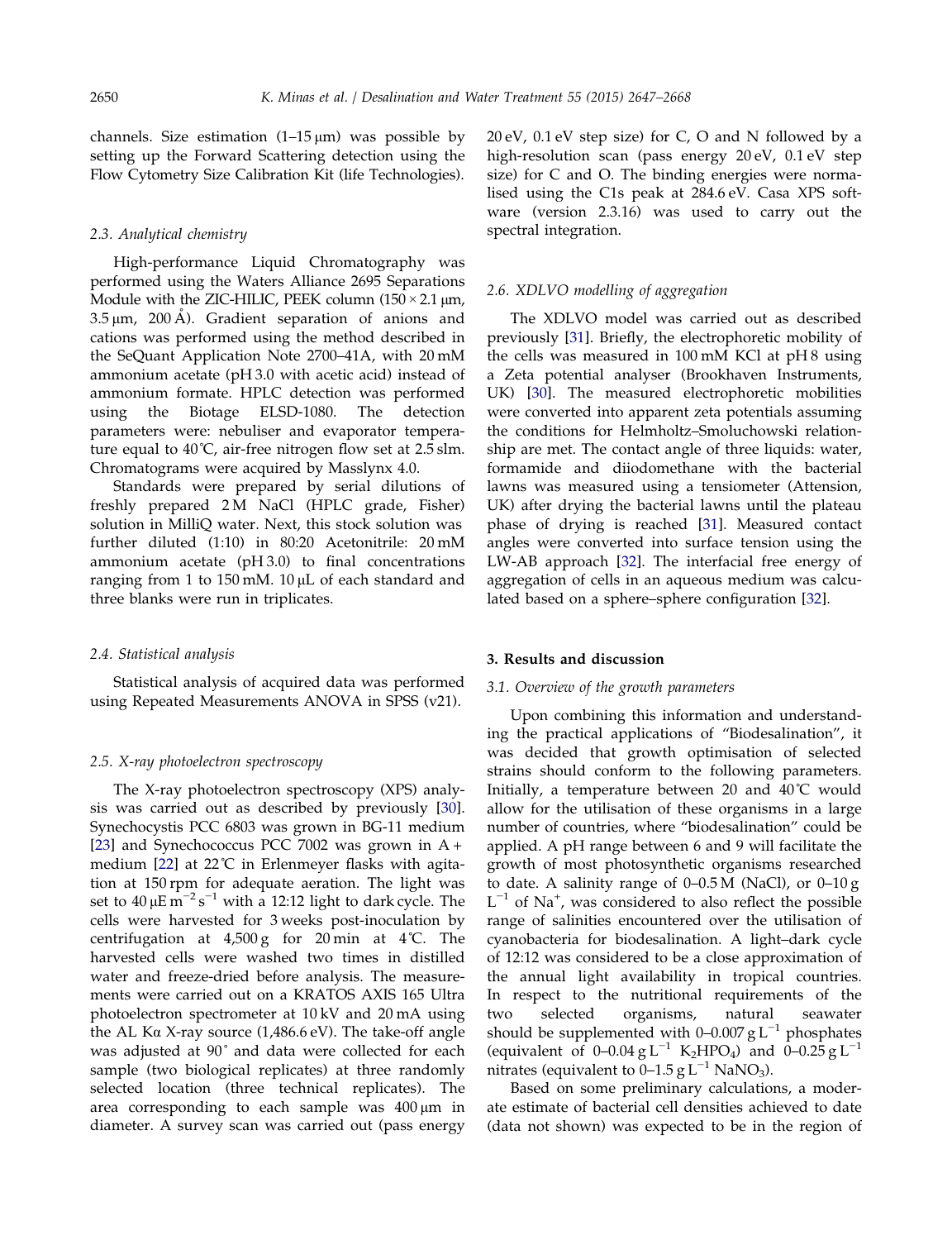$10^{14}$ – $10^{15}$  cells L<sup>-1</sup>. With ion-transport proteins present at typical densities, one cell could transport approximately  $10^7$  of each ion per second across the membrane barrier. Therefore, 1 L of cell volume should be sufficient for the desalination of 2 L of water in 10 min. This would equate to a reduction of [Na<sup>+</sup>] and [Cl<sup>−</sup>] to 5% of the original seawater concentration.

## 3.2. Growth optimisation under standard laboratory conditions

After setting the experimental parameters regarding the practicalities of "biodesalination", two strains were selected from the literature, according to their ability to tolerate a wide array of different salinities [[21,22\]](#page-11-0). The reasoning behind this was that the selected strain would be exposed to 0–0.5 M NaCl, throughout its growth and during water treatment. The organisms originally selected included a cyanobacterial strain of freshwater origin (Synechocystis sp. Strain PCC 6803) and one of a marine background

(Synechococcus sp. Strain PCC 7002, formerly Agmenellum quadruplicatum PR-6). Both strains have already been widely used as model organisms for understanding cyanobacterial photosynthesis and adaptation to ionic stress, and their genomes are fully sequenced [\[24–27\]](#page-11-0). A general overview of the physiological adaptations of different cyanobacterial strains to salt stress (immediate transfer to a hyperionic or hypoionic solution) can be found in Fig. 2.

In order to achieve maximum growth of both organisms, a previously optimised medium, BG11, was used. BG11 is an affordable, eutrophic medium, widely used for laboratory experiments [\[23](#page-11-0)]. Recipe stock solutions of minerals were either added to distilled water (BG11) or to filtered seawater from Stonehaven, Aberdeenshire (BG11-SW). An overview of the growth of both strains in these media can be found in Figs. [3\(a\)](#page-5-0) and [3\(b\)](#page-5-0) and Table [1.](#page-7-0) It is worth mentioning that when compared with data from the literature (Fig. [1\)](#page-2-0) the specific growth observed under laboratory conditions was lower than previously reported for



Fig. 2. Physiological adaptations of cyanobacteria to ionic stress caused by Na<sup>+</sup>. The mechanisms described above give a brief overview of early responses, as well as long-term adaptations to high salinity.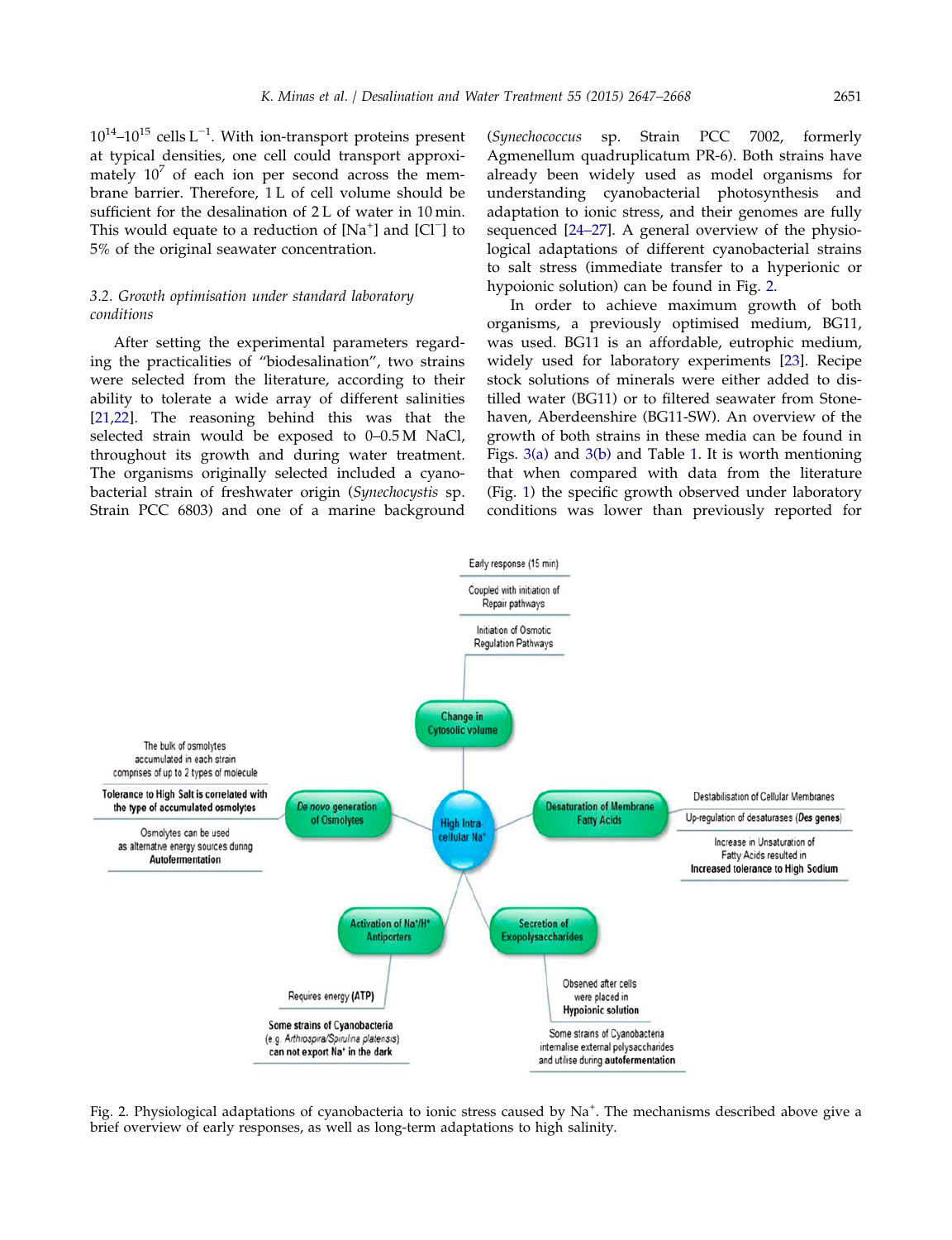<span id="page-5-0"></span>

Fig. 3(a). Effect of intermittent light in the growth of selected cyanobacteria. Data indicated that Synechococcus PCC 7002 was growing faster than Synechocystis PCC 6803 in all light intensities tested. In contrast, Synechocystis PCC 6803 appeared to show better overall growth under high light intensities, when compared to Synechococcus PCC 7002. Error bars indicate standard deviation  $(n = 3)$ .

Synechococcus PCC 7002. On the other hand, the specific growth rate of Synechocystis PCC 6803 was comparable with previously reported findings. Moreover, Synechocystis PCC 6803 grew faster under stronger light (95  $\mu$ mol m<sup>-2</sup>s<sup>-1</sup>), with both continuous and intermittent illumination. Synechococcus PCC 7002, demonstrated better overall growth under low light intensities  $(25 \mu \text{mol m}^{-2} \text{s}^{-1})$ . Intermittent light appeared to be beneficial for overall growth in both strains, probably because it allowed time for lightindependent reactions of photosynthesis and/or facilitated carbon concentrating mechanisms to capture  $CO<sub>2</sub>$  and enhance photosynthesis [\[28,29](#page-11-0)].

With the aim to meet the growth requirements of either strain, the availability of phosphates and nitrates in natural seawater [\[30](#page-11-0)] needed to be assessed. Further supplementations of growth media may enhance sustainability and remediation potential of this process. A literature review revealed the Dissolved Organic Nitrate/Dissolved Inorganic Phosphate ratio in the Atlantic Ocean [[28\]](#page-11-0), and the availability of

phosphates and nitrates in different wastewaters. In brief, Dairy Lagoon Water was found to have a ratio of C:N = 3.5:1, C: $p = 10:1$ , while domestic sewage has the following profile: C:N = 3.5:1; C: $p = 20:1$  [[29\]](#page-11-0).

## 3.3. HPLC detection of Na<sup>+</sup> and Cl<sup>−</sup>

HPLC detection of Na<sup>+</sup> and Cl<sup>−</sup> in water allowed for a detection range between 1 and 150 mM for both ions (Fig. [4\)](#page-8-0). On the other hand, large variation in statistical replicates  $(n=3)$ , below 10 mM and above 100 mM, suggested that our quantification range is within those limits (Appendix 2).

## 3.4. Cell–Water separation

Given the absolute requirement for a gentle yet effective method for the formation of cell aggregates during the cell–water separation stage, it was decided to study the natural cell–cell aggregation mechanisms in the two selected strains with a view to subsequently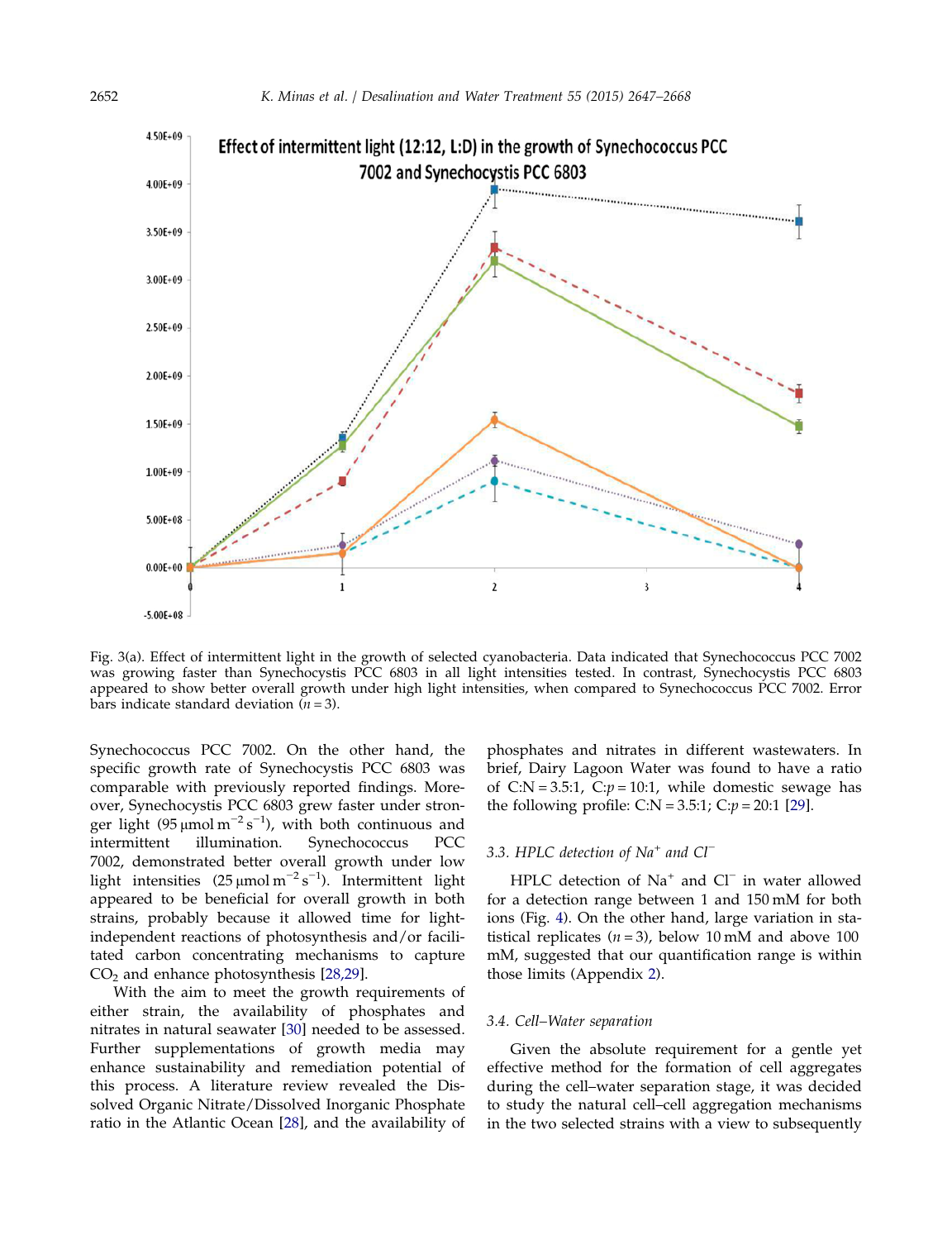

Effect of continuous light in the culture of Synechococcus PCC 7002 and

Fig. 3(b). Effect of continuous light in the growth of selected cyanobacteria. Both Synechococcus PCC 7002 and Synechocystis PCC 6803 appeared to reach maximum growth on day 21 (week 3). Moreover, Synechococcus PCC 7002 grew best at lower light intensities, while Synechocystis PCC 6803 showed faster growth under high light intensities. It is worth noting that the maximum cell densities achieved was ten-fold lower than when grown under intermittent light. Error bars indicate standard deviation  $(n = 3)$ .

engineer these natural aggregation mechanisms for effective cell–water separation. Aggregation in bacteria is mediated by physicochemical forces such as van der Waals forces, electrostatic forces and acid–base interactions that arise from the macromolecules on the cell surface [[31](#page-11-0)]. Therefore, changing the cell surface macromolecular display can be an effective route to engineering aggregation in bacteria. As a preliminary step, in this study, the macromolecular display on the cell surface of the two selected strains, Synechocystis PCC 6803 and Synechococcus PCC 7002, was studied using XPS and the aggregation of each of the strains was modelled as particle–particle physicochemical interactions and described using the XDLVO theory.

#### 3.5. Study of the cell surface macromolecules using XPS

XPS analysis can identify the nature of the macromolecules on the cell surface of bacteria [[33\]](#page-11-0). It is a surface sensitive technique because the photoelectrons emerging from the sample, upon irradiation by X-rays, undergo inelastic scattering within the sample and

therefore, only the photoelectrons from the surface of the sample will be detected. Typically, the information obtained by XPS can be attributed to arise from a depth of 8–10 nm on the cell surface [[30\]](#page-11-0). Synechococcus PCC 6803 and Synechocystis PCC 7002 were subjected to XPS analysis. The results (Fig. [5](#page-9-0)) suggest that the cell surfaces of the two selected strains are very different. The surface of Synechocystis PCC 6803 is rich in polysaccharides whilst the surface of Synechococcus PCC 7002 predominantly contains proteins. The difference in the functional groups present on the cell surface will impact cell–cell interactions during aggregation.

## 3.6. XDLVO model of aggregation

The DLVO theory suggests that the aggregation is a summative consequence of the attractive van der Waals interactions and the attractive or repulsive electrostatic interactions. The extended DLVO theory (XDLVO) includes the effects of the short-range acid– base interactions arising from polar cell surface moieties, in addition to the forces considered in the DLVO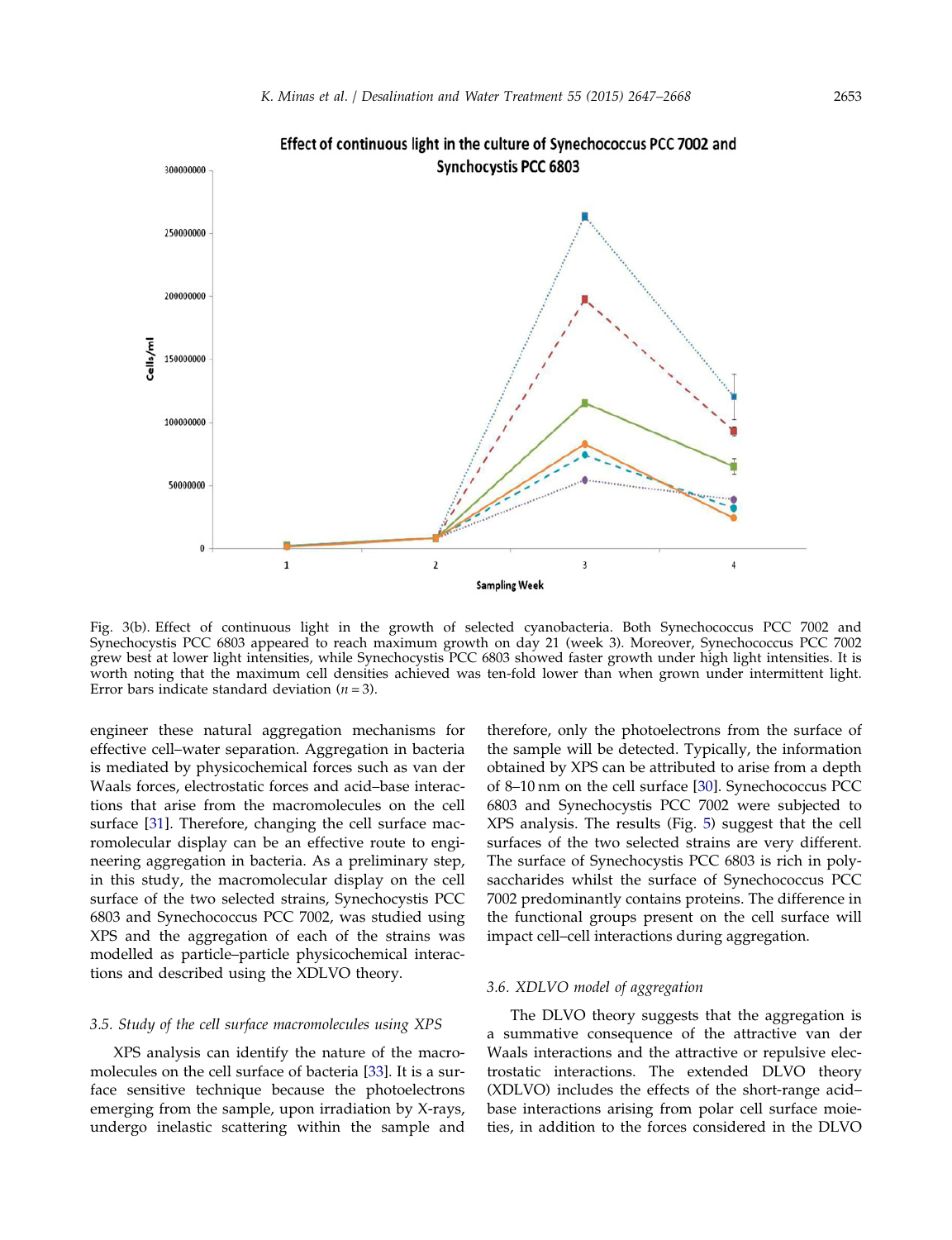<span id="page-7-0"></span>Table 1

Divisions per day as calculated by flow cytometry. The table below demonstrates growth rate (per day) for Synechococcus PCC 7002 and Synechocystis PCC 6803, under different illuminations. Red indicates highest growth observed for each organism over 3 weeks of culture. Green indicates lowest growth for each organism per period.

|                                            |                                                                     |                         | $K' = ln[(N2/N1)/t2-t1]$   |          |         |         |        |
|--------------------------------------------|---------------------------------------------------------------------|-------------------------|----------------------------|----------|---------|---------|--------|
|                                            | Intermittent Light (12:12 L:D)                                      |                         | <b>Growth Rate per Day</b> |          |         | p value |        |
| <b>Strain</b>                              | <b>Light intensity</b><br>$(\mu \text{mole}/\text{m}^2/\text{sec})$ | Week 1                  | Week 2                     | Week 3   | Week 1  | Week 2  | Week 3 |
|                                            | 25                                                                  | 1.18                    | 0.22                       | $-0.02$  |         |         |        |
| <b>Synechococcus</b><br>PCC 7002           | 50                                                                  | 1.08                    | 0.27                       | $-0.012$ | 0.378   | 0.294   | 0.028  |
|                                            | 95                                                                  | 1.14                    | 0.19                       | $-0.16$  |         |         |        |
| Synechocystis<br>PCC 6803                  | 25                                                                  | 0.88                    | 0.32                       | $-0.31$  |         |         |        |
|                                            | 50                                                                  | 0.77                    | 0.37                       | $-1.12$  | 0.325   | 0.074   | 0.032  |
|                                            | 95                                                                  | 0.77                    | 0.48                       | $-1.46$  |         |         |        |
|                                            |                                                                     | <b>Continuous Light</b> | <b>Growth Rate per Day</b> |          | p value |         |        |
| <b>Strain</b>                              | <b>Light intensity</b><br>$(\mu \text{mole}/\text{m}^2/\text{sec})$ | Week 1                  | Week 2                     | Week 3   | Week 1  | Week 2  | Week 3 |
|                                            | 25                                                                  | 0.34                    | 0.79                       | 0.23     |         |         |        |
| Synechococcus<br>PCC 7002                  | 50                                                                  | 0.35                    | 0.71                       | 0.22     | 0.432   | 0.216   | 0.342  |
|                                            | 95                                                                  | 0.38                    | 0.6                        | 0.17     |         |         |        |
|                                            | 25                                                                  | 0.43                    | 0.45                       | 0.10     |         |         |        |
| echocystis<br>Synecrowy.<br>PCC 6803       | 50                                                                  | 0.45                    | 0.39                       | 0.25     | 0.287   | 0.185   | 0.001  |
|                                            | 95                                                                  | 0.48                    | 0.31                       | 0.36     |         |         |        |
| (intermittent<br>vs continuous)<br>p value | <b>Synechococcus</b><br><b>PCC 7002</b>                             | 0.027                   | 0.001                      | 0.001    |         |         |        |
|                                            | <b>Synechocystis</b><br>PCC 6803                                    | 0.032                   | 0.541                      | 0.025    |         |         |        |

# **Divisions per day**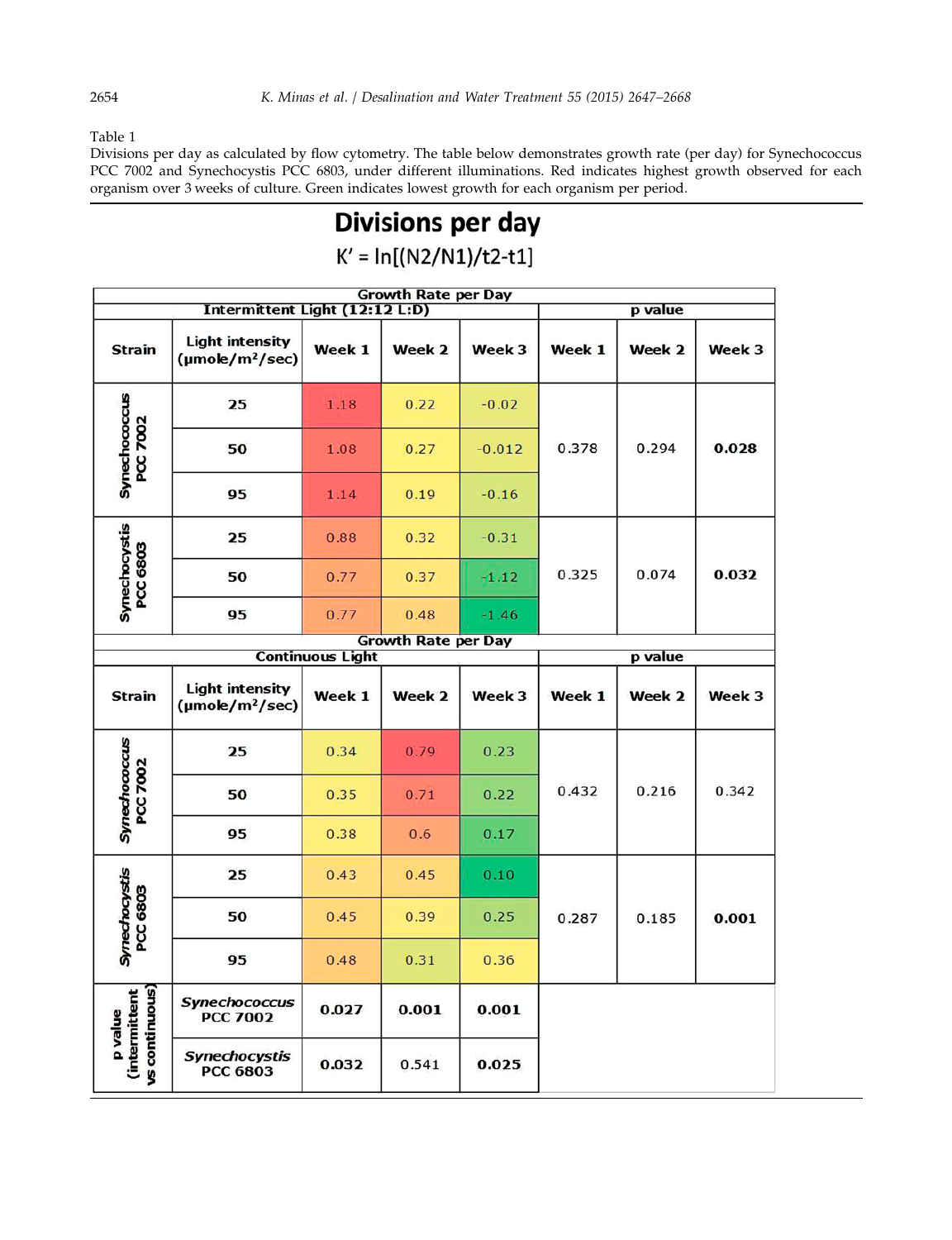<span id="page-8-0"></span>

Fig. 4. HPLC detection standard curve for Na<sup>+</sup> and Cl<sup>−</sup>. The limits of quantification for both equations were limited between 10 and 100 mM. Error bars indicate standard deviation ( $n = 3$ ).

theory [[31\]](#page-11-0). The result of the XDLVO model is a plot of the interaction energy versus the distance of approach between the particles. The XDLVO plot for Synechococcus PCC 6803 and Synechococcus PCC 7002 is given in Fig. [6.](#page-9-0) It is apparent from the model for both the strains that, as two cells approach each other, they have to actively overcome a significant energy barrier of greater than 1,000 kT before irreversible aggregation in the primary minimum can be realised. Therefore, the XDLVO model predicts that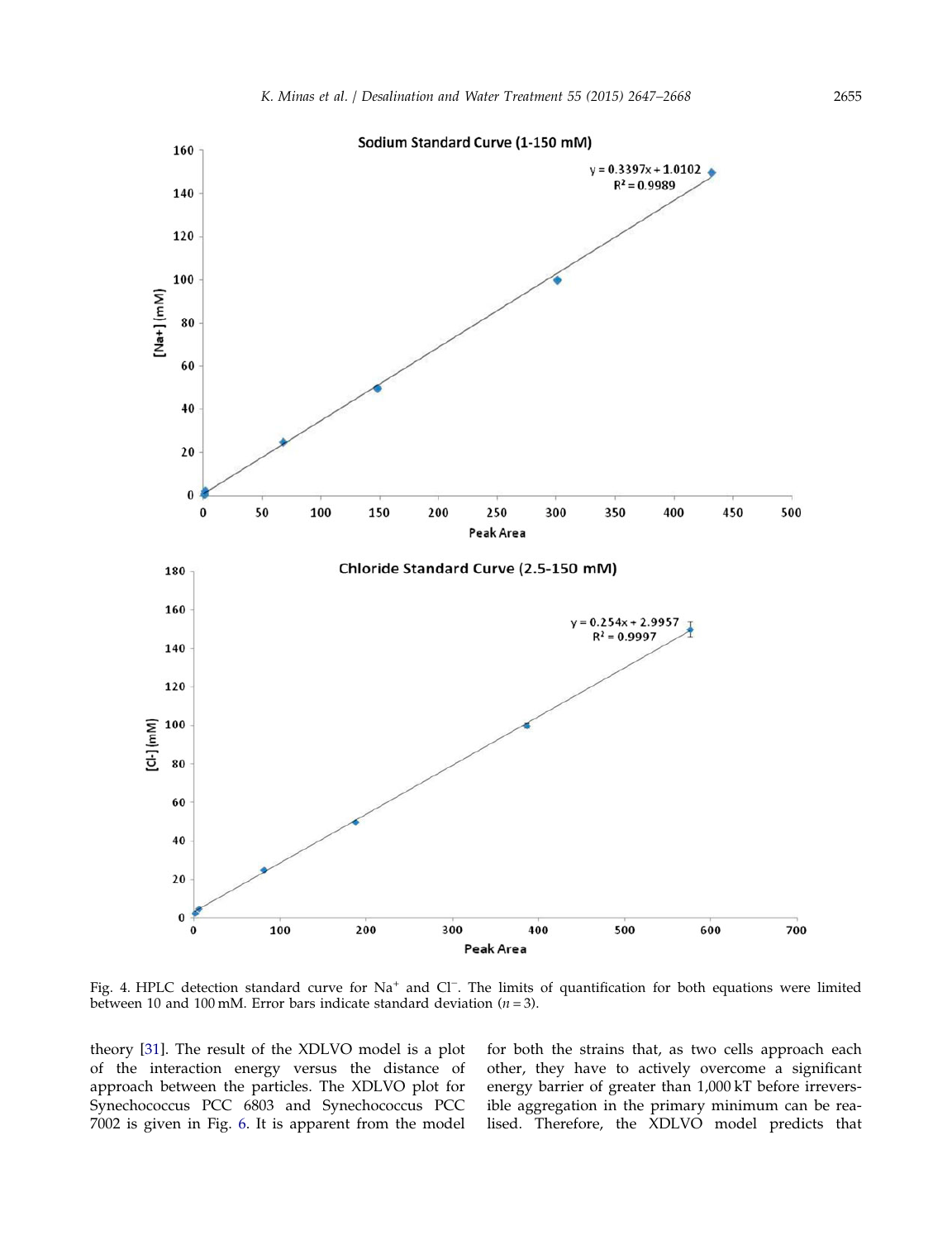<span id="page-9-0"></span>

Fig. 5. XPS analysis of Synechocystis PCC 6803 and Synechococcus PCC 7002. Values denote the distribution of macromolecules on the cell surface in the analysed sample volume. Error bars are standard deviation values.



Fig. 6. XDLVO analysis. Aggregation energies as a function of separation distance for (A) Synechocystis PCC 6803 and (B) Synechococcus PCC 7002. G—interaction energy, GLW—interaction energy due to Lifschitz–van der Waals component, GEL—interaction energy due to electrostatic component, GAB—interaction energy due to acid–base component, GTOT—total interaction energy. Insets show the formation of the predicted secondary minimum at which reversible cell aggregation might occur.

irreversible aggregation is not possible in either strains.

However, in Synechocystis PCC 6803, the model predicts the occurrence of reversible aggregation in the secondary minimum, with a net attractive interaction energy of 22 kT, when the cells are at a distance of approximately 20 nm from each other. The net attractive interaction energy at this distance occurs due the predominance of the van der Waals forces arising from the body of the cells and the virtual absence of the repulsive electrostatic and acid–base forces from the cell surface moieties. A similar reversible aggregation in the secondary minimum is not predicted for Synechococcus PCC 7002. From the model, it is likely that Synechocystis PCC 6803 might favour aggregate formation over Synechococcus PCC 7002. However, the model remains to be validated by experimental means.

#### 4. Conclusions

This manuscript explores the possibility of using biological systems for the targeted removal of Na<sup>+</sup> and Cl<sup>−</sup> from seawater. Utilisation of photosynthetic organisms in that respect allow for the concept of a cost and energy-efficient desalination, when compared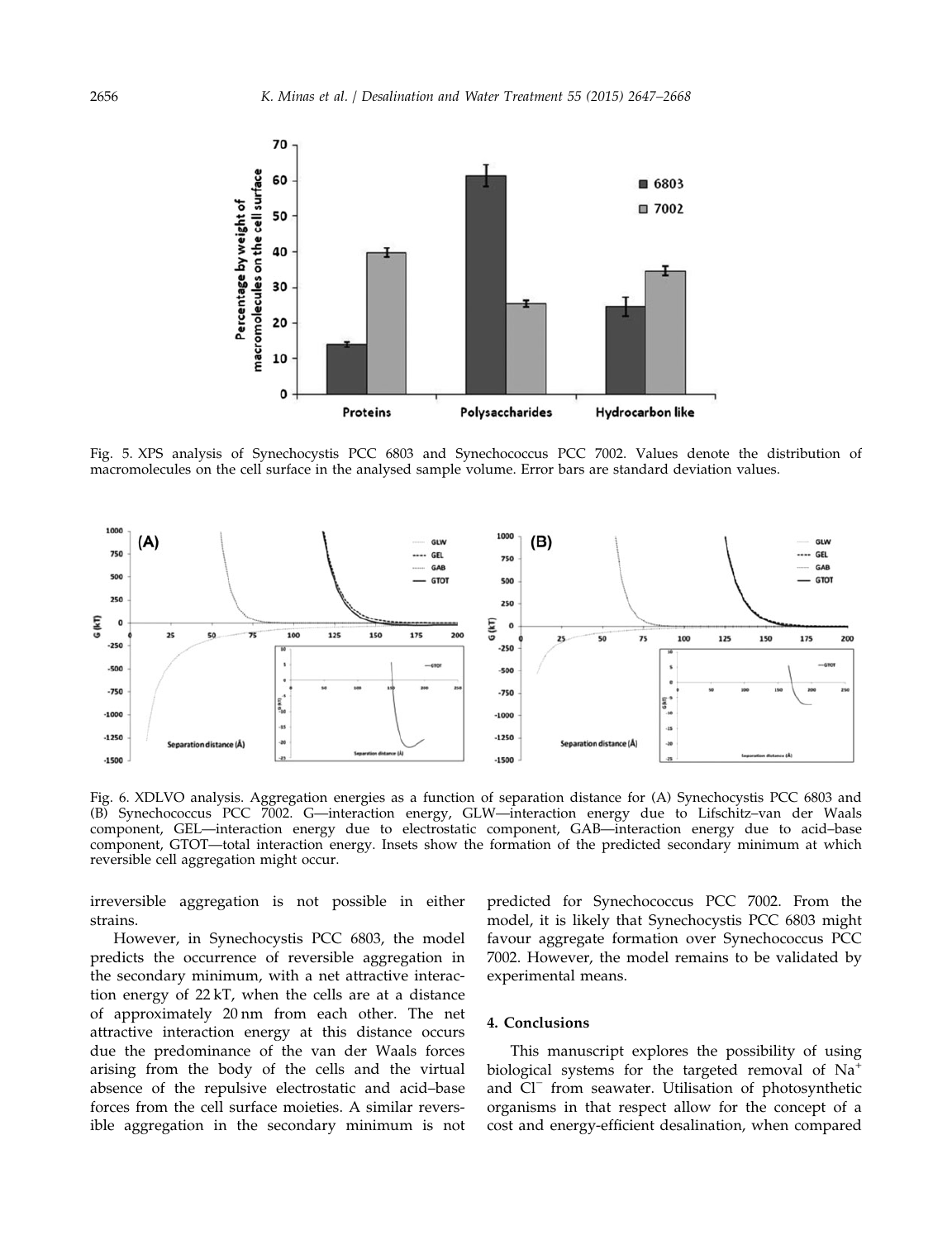<span id="page-10-0"></span>to current alternatives. Upon consideration of the practicality of this scenario, a range of environmental and growth parameters were set and two suitable organisms were selected. These include a cyanobacterium of freshwater (Synechocystis PCC 6803) and one of marine origin (Synechococcus PCC 7002). Growth was monitored under standard laboratory conditions and optima were defined for each cyanobacterium. Furthermore, characterisation of surface properties and electrophoretic mobilities facilitated modelling of cell aggregation. The latter allows for the efficient removal of robust cells post-treatment, possibly without the addition of biopolymers as coagulants. Finally, development of an analytical protocol that allows for the detection of traces of Na<sup>+</sup> and Cl<sup>−</sup> , will allow us to further scrutinise ion mobility between saline media and viable cells.

In this respect, tighter monitoring of the physiological changes due to ionic stress would further enhance the applicability of our process. Thus, it is very important that the effects of environmental conditions and nutrient availability are further researched in the biodesalination scenario. Namely, further investigation on how changes in salinity affect cell growth and viability. Could environmental or nutrient "switches" be used in large-scale water treatment? Literature studies and experimental data, suggest that use of biological systems could be a viable alternative to current desalination methods. On the other hand, there are still some challenges to be met. Deepening our understanding of biological processes will allow us to scaleup cyanobacterial growth, meeting the demands of water treatment scenarios. In addition, further examination of cell–medium separation methods in our experimental system will improve our prospect of using biological systems in seawater desalination.

## Acknowledgements

The authors of this manuscript would like to thank the Engineering and Physical Sciences Research Council (EPSRC) for funding this "proof of principle" project.

## References

- [1] International Decade for Action Water for Life 2005– 2015: Available from: [http://www.un.org/waterforlif](http://www.un.org/waterforlifedecade) [edecade](http://www.un.org/waterforlifedecade) World Water Day web-site. Available from: [www.unwater.org/wwd07.](http://www.unwater.org/wwd07) UN-Water web site. Available from: [www.unwater.org](http://www.unwater.org). FAO web-site. Available from: [www.fao.org.](http://www.fao.org) Available from: WHO Water, Sanitation and Health web-site. [www.who.int/water\\_sani](http://www.who.int/water_sanitation_health) tation health.
- [2] A. Prüss-Üstün, R. Bos, F. Gore, J. Bartram, Safer Water, Better Health: Costs, Benefits and Sustainability

of Interventions to Protect and Promote Health, World Health Organisation, Geneva, 2008.

- [3] S. Dasgupta, B. Laplante, C. Meisner, D. Wheeler, J. Yan, A.D. Khawaji, I.K. Kutubkhanah, J.-M. Wie, The impact of sea level rise on developing countries: A comparative analysis, Clim. Change 93 (2009) 379–388.
- [4] J. Romm, Desertification: The next dust bowl, Nature 478 (2011) 450–451.
- [5] M. Monirul, Q. Mirza, Climate change and extreme weather events: Can developing countries adapt? Clim. Policy 3 (2003) 233–248.
- [6] J.M. Amezaga, A. Amtmann, C.A. Biggs, T. Bond, C.J. Gandy, A. Honsbein, E. Karunakaran, L. Lawton, M.A. Madsen, K. Minas, M.R. Templeton, Biodesalination: A case study for applications of photosynthetic bacteria in water treatment, Plant Physiol. 164 (2014) 1661–1676.
- [7] M. Elimelech., W.A. Phillip, The future of seawater desalination: Energy, technology, and the environment, Science 333 (2011) 712–717.
- [8] R.L. McGinnis, M. Elimelech, Energy requirements of ammonia-carbon dioxide forward osmosis desalination, Desalination 207 (2007) 370–382.
- [9] M. Arora, A. Kaushik, N. Rani, C.P. Kaushik, Effect of cyanobacterial exopolysaccharides on salt stress alleviation and seed germination, J. Environ. Biol. 31 (2010) 701–704.
- [10] N.K. Singh, D.W. Dhar, Cyanobacterial reclamation of salt-affected soil, in: E. Lichtfouse (Ed.), Genetic Engineering, Biofertilisation, Soil Quality and Organic Farming, first ed., vol. 4, Springer, Dijon, pp. 245–249, 2010.
- [11] M. Henze, P. Harremoës, J. Cour Jansen, E. Arvin, Wastewater Treatment, Springer, pp. 11–28, 2002.
- [12] D. Justic, N.N. Rabalais, E. Turner, Stoichiometric nutrient balance and origin of coastal eutrophication, Mar. Pollut. Bull. 30 (1995), 41–46.
- [13] S.I. Rubin, T. Takahashi, D.W. Chipman, J.G. Goddard, Deep sea research part I: Oceanographic Research Papers, 45 (1998) 1211–1234.
- [14] A.C. Redfield, The biological Control of chemical factors in the environment, Am. Sci. 46 (1958) 205–221.
- [15] W.S. Broecker, G.M. Henderson, The sequence of events surrounding Termination II and their implications for the cause of glacial-interglacial  $CO<sub>2</sub>$  changes, Paleoceanography 13 (1998) 352–364.
- [16] N. Empadinhas, M.S. da Costa, Osmoadaptation mechanisms in prokaryotes: Distribution of compatible solutes, Int. Microbiol. 11 (2008) 151–161.
- [17] H. Gimmler, Primary sodium plasma membrane ATPases in salt-tolerant algae: Facts and fictions, J. Exp. Bot. 51 (2000) 1171–1178.
- [18] E. Blumwald, R.J. Mehlhorn, L. Packer, Ionic osmoregulation during salt adaptation of the Cyanobacterium Synechococcus 6311, Plant Physiol. 73 (1983) 377–380.
- [19] R.H. Reed, L.M. Borowitzka, M.A. Mackay, J.A. Chudek, R. Foster, S.R.C. Warr, D.J. Moore, W.D.P. Stewart, Organic solute accumulation in osmotically stressed cyanobacteria, FEMS Microbiol. Lett. 39 (1986) 51–56.
- [20] D. Carrieri, D. Momot, I.A. Brasg, G. Ananyev, O. Lenz, D.A. Bryant, G.C. Dismukes, Boosting autofermentation rates and product yields with sodium stress cycling: Application to production of renewable fuels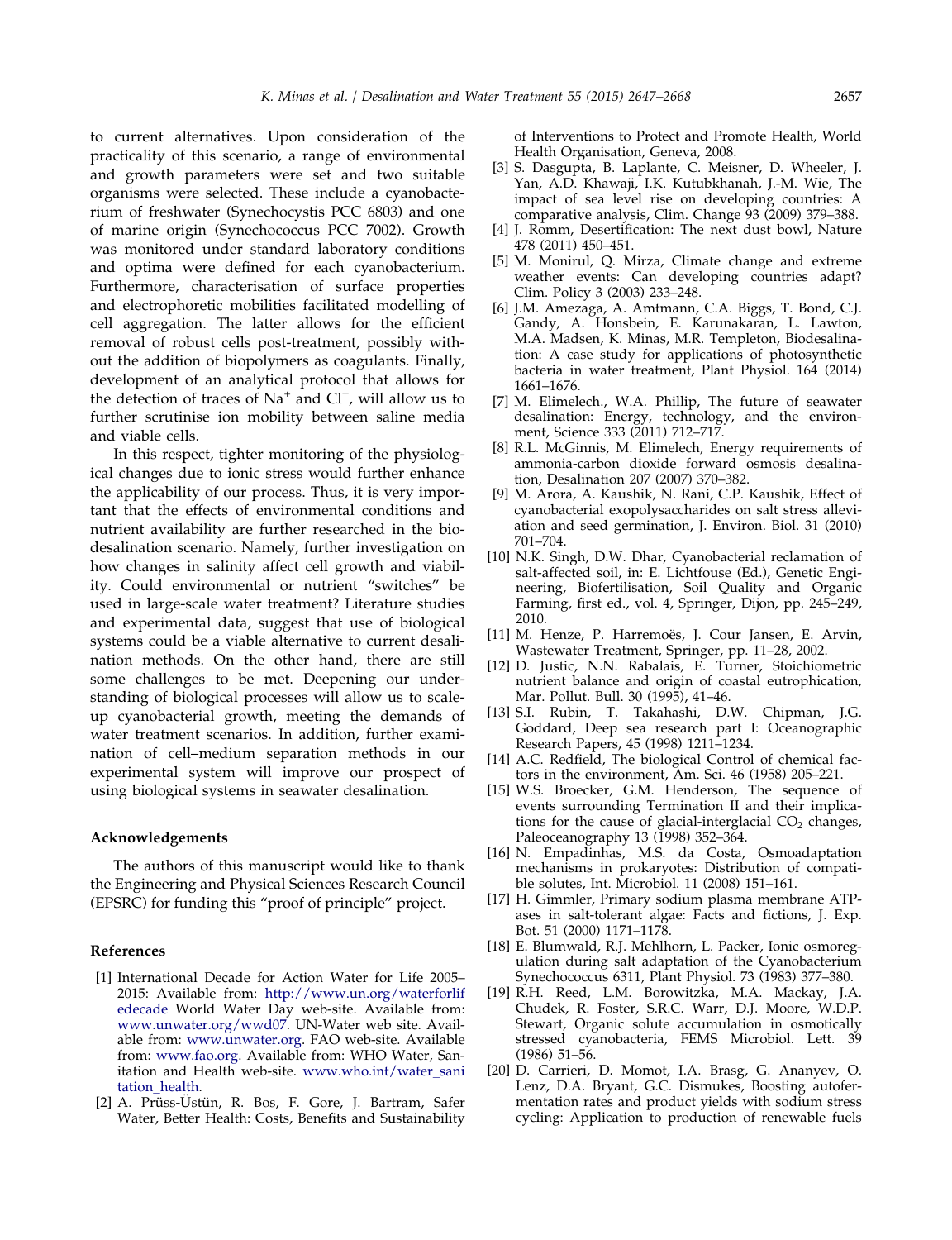<span id="page-11-0"></span>by cyanobacteria, Appl. Environ. Microbiol. 76 (2010) 6455–6462.

- [21] D.L. Richardson, R.H. Reed, W.D.P. Stewart, Synechocystis PCC6803: A euryhaline cyanobacterium, FEMS Microbiol. Lett. 18 (1983) 99–102.
- [22] Ma. Ludwig, D.A. Bryant, Synechococcus sp. Strain PCC 7002 Transcriptome: Acclimation to temperature, salinity, oxidative stress and mixotrophic growth conditions, Front. Microbiol. 3, (2012), 1–14.
- [23] R.Y. Stanier, R. Kunisawa, M. Mandel, G. Cohen-Bazire, Purification and properties of unicellular blue-green alga (Order Chroococcales), Becteriol. Rev. 35 (1971) 171–205.
- [24] S. Fulda, S. Mikkat, F. Huang, J. Huckauf, K. Marin, B. Norling, M. Hagemann, Proteome analysis of salt stress response in the cyanobacterium Synechocystis sp. strain PCC 6803, Proteomics 6 (2006) 2733–2745.
- [25] K. Marin, Y. Kanesaki, D.A. Los, I. Suzuki, M. Hagemann, Gene expression profiling reflects physiological processes in salt acclimation of Synechocystis sp. Strain PCC 6803, Plant Physiol. 136 (2004) 3290– 3300.
- [26] S.I. Allakhverdiev, A. Sakamoto, Y. Nishiyama, Ionic and osmotic effects of NaCl-induced inactivation of photosystems I and II in Synechococcus sp., Plant Physiol. 123 (2000) 1047–1056.
- [27] S.C. Singh, P. Sinha, D.P. Häder, Role of lipids and fatty acids in stress tolerance in cyanobacteria, Acta Protozool. 41 (2002) 297–308.
- [28] M. Vidal, C.M. Duarte, S. Agustí, Dissolved organic nitrogen and phosphorus pools and fluxes in the Central Atlantic Ocean, Limnol. Oceanogr. 44 (1999) 106–115.
- [29] I. Woertz, A. Feffer, T. Lundquist, Y. Nelson, Algae grown on dairy and municipal wastewater for simultaneous nutrient removal and lipid production for biofuel feedstock, J. Environ. Eng. 135 (2009) 1115–1122.
- [30] J. Mukherjee, E. Karunakaran, C.A. Biggs, Using a multifacteted approach to determine the changes in bacterial cell surface properties influenced by a biofilm lifestyle, Biofouling  $28$  (2012) 1–14.
- [31] T. Das, B.P. Krom, H.C. van der Mei, H.J. Busscher, P.K. Sharma, DNA-mediated bacterial aggregation is dictated by acid—Base interactions, Soft Matter 7 (2011) 2927–2935.
- [32] P.K. Sharma, H. Rao, Adhesion of Paenibacillus polymyxa on chalcopyrite: Surface thermodynamics and extended DLVO theory, Colloids Surf. B: Biointerfaces 29 (2003) 21–38.
- [33] P.G. Rouxhet, N. Mozes, P.B. Dengis, Y.F. Dufrêne, P.A. Gerin, M.J. Genet, Application of X-ray photoelectron spectroscopy to microorganisms, Colloids Surf., B 2 (1994) 347–369.
- [34] L.I. Falcon, S. Pluvinage, E.J. Carpenter, Growth kinetics oellular N2-fixing cyanobacterial isolates in continuous culture in relation to phosphorus and temperature, Mar. Ecol. Prog. Ser. 285 (2005) 3–9.
- [35] H. Seki, H. Ozawa, S. Ichimura, Temperature dependence of filament length of Anabaena spiroides Klebahn var. Crassa Lemm. Hydrobiologia. 83 (1981) 419–423.
- [36] C.D. Collins, C.W. Boylen, Physiological responses of Anabaena variabilis (cyanophyceae) to instantaneous exposure to various combinations of light intensity and temperature, J. Phycol. 2 (1982) 206–211.
- [37] C. van Baalen, D.S. Hoare, E. Barndt, Heterotrophic growth of blue-green algae in dim light, J. Bacteriol. 105 (1971) 685–689.
- [38] D.A. Paone, S.E. Stevens, Nitrogen starvation and the regulation of Glutamine Synthetase in Agmenellum quadruplicatum, Plant. Physiol. 67 (1981) 1097–1100.
- [39] N. Imamura, Studies of the water blooms an Lake Kasumigaura, Verh. Internat. Verein. Limnol. 21 (1981) 652–658.
- [40] R.H. Foy, C.E. Gibson, R.V. Smith, The influence of daylength, light intensity and temperature on the growth rates of planktonic blue-green algae, Br. Physiol. J. 11 (1976) 151–163.
- [41] P. Fay, S.A. Kulasooriya, Tetrazolium reduction and nitrogenise activity in heterocystous blue-green algae, Arch. Mikrobiol. 114 (1973) 701–705.
- [42] W.F. Vincent, W.B. Silvester, Growth of blue-green algae in the Manukau (New Zealand) oxidation ponds. I. Growth potential of oxidation pond water and comparative optima for blue-green algal growth, Water Res. 13 (1979) 711–716.
- [43] W.T. De Nobel, H.C.P. Hatthijs, E. Von Elert, L.R. Mur, Comparison of the light-limited growth of the nitrogen-fixing cyanobacteria Anabaena and Aphanizomenon, New Phytol. 138 (1998) 579–587.
- [44] J.H. Yoon, S.S. Choi, T.H. Park, The cultivation of Anabaena variabilis in a bubble column operating under bubbly and slug flows, Bioresour. Technol. 110 (2012) 430–436.
- [45] J.A. Rother, P. Fay, Sporulation and the development of planktonic blue-green algae in two Salopian meres, Proc. Royal Soc. London B 196 (1977) 317–332.
- [46] U. Uehlinger, Experimental studies on the autoecology of Aphanizomenon flos-aquae, Arch. Hydrobiol. Suppl. 60 (1981) 260–288.
- [47] J.T. Leema, R. Kirubagaran, N.V. Vinithkumar, P.S. Dheenan, S. Karthikayulu, High value pigment production from Arthrospira (Spirulina) platensis cultured in seawater, Bioresour. Technol. 101 (2010) 9221–9227.
- [48] K.J. Reddy, B. Haskell, D.M. Sherman, L.A. Sherman, Unicellular, aerobic Nitrogen-fixing cyanobacteria of the genus Cyanothece, J. Bacteriol. 175 (1993) 1284– 1292.
- [49] M. Giordiano, Interactions between C and N metabolism in Dunaliella salina cells cultured at elevated  $CO<sub>2</sub>$ and high N concentrations, J. Plant. Phys. 158 (2001) 577–581.
- [50] J.J. Ortega-Calvoh, X. Arino, L.J. Stal, C. Saiz-Jimenez, Cyanobacterial Sulfate accumulation from Black Crust of a historic building, Geomicr. J. 12 (1994) 15–22.
- [51] E. Esquenazi, M. Daly, T. Bahrainwala, W.H. Gerwick, P.C. Dorrestein, Ion mobility mass spectrometry enables the efficient detection and identification of halogenated natural products from cyanobacteria with minimal sample preparation, Bioorg. Med. Chem. 15 (2011) 6639–6644.
- [52] M.F. Watanabe, S. Oishi, Effects of environmental factors on toxicity of a cyanobacterium (Microcystis aeruginosa) under culture conditions, Appl. Envir. Micr. 49 (1985) 1342–1344.
- [53] A. Nicklisch, J.G. Kohl, Growth kinetics of Microcystis aeruginosa (Kutz) Kutz as a basis for modelling its population dynamics, Int. Revue Ges. Hydrobiol. 68 (1983) 317–326.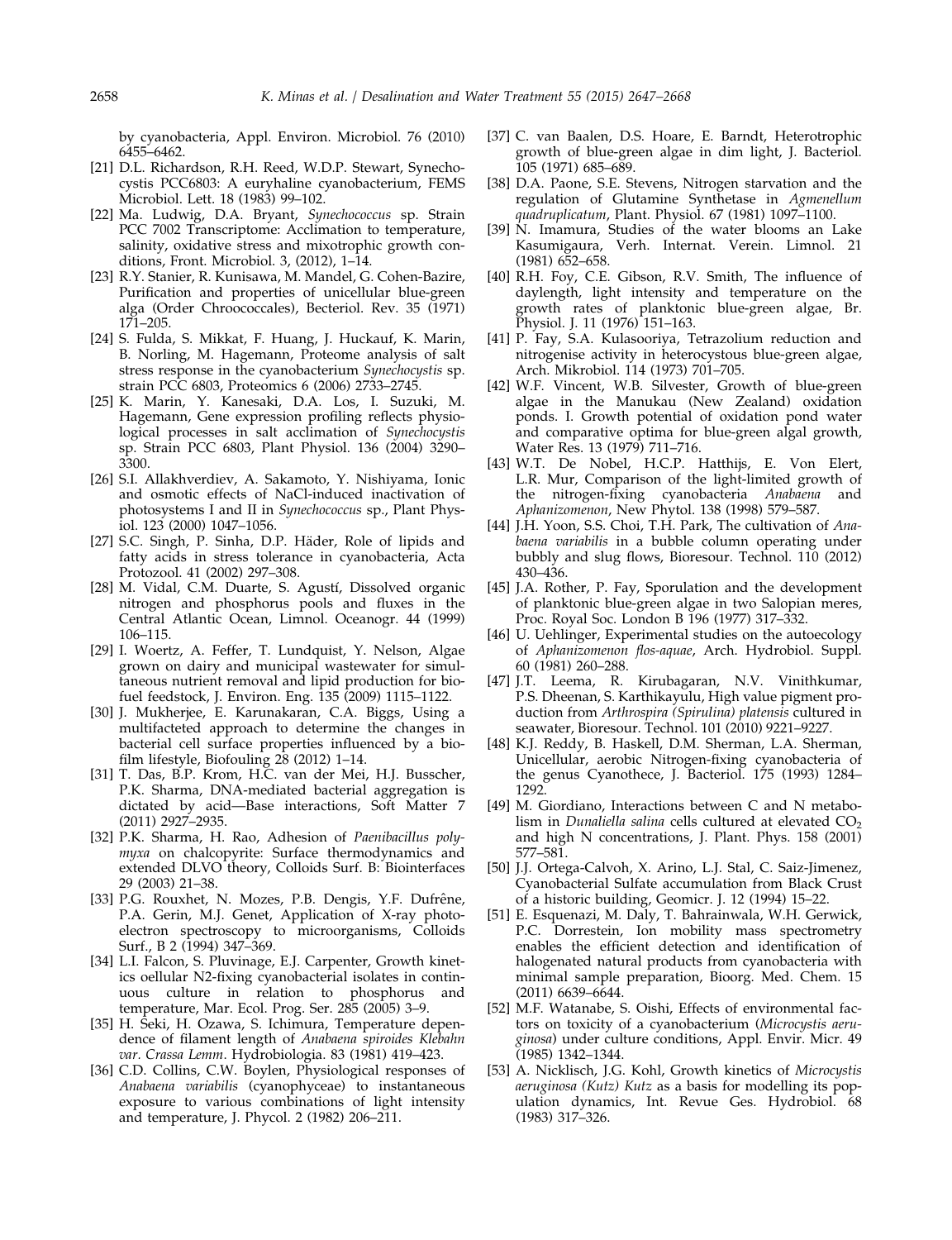- <span id="page-12-0"></span>[54] A.J. van der Westhuizen, J.N. Eloff, Effect of temperature and light on the toxicity and growth of the bluegreen alga Microcystis aeruginosa (UV – 006), Planta. 163 (1985) 55–59.
- [55] T.G. downing, C. Meyer, M.M. Gehringer, M. van de Verter, Microcystin content of Microcystis aeruginosa is modulated by nitrogen uptake rate relative to specific growth rate or carbon fixation rate, Environ. Toxicol. 20 (2005) 257–262.
- [56] N.E. Erdmann, E. Zuther, S. Abarzua, Comparative studies on the photoproduction of nonhydrogenous resources by cyanobacteria, Cur. Micr. 25 (1992) 83–87.
- [57] G.H.J Kruger, J.N. Eloff, The effect of temperature on specific growth rate and activation energy of Microcystis and Synechococcus isolates relevant to the onset of natural blooms, J. Limnol. Soc. S. Africa 4 (1978) 9–20.
- [58] M. Takahashi, P. Bienfang, Size structure of phytoplankton biomass and photosynthesis in subtropical Hawaiian waters, Mar. Biol. 76 (1983) 203–2011.
- [59] D.J. Douglas, Microautoradiography-based enumeration of photosynthetic pikoplankton with estimates of carbon-specific growth rates, Mar. Ecol. Prog. 14 (1984) 223–228.
- [60] R. Iturriaga, B.G. Mitchell, Chroococcoid cyanobacteria: A significant component in the food web dynamics of the open ocean, Marine. Ecol. Prog. 28 (1986) 291–297.
- [61] M.R. Landry, L.W. Haas, V.L. Fageness, Dynamics of microbial plankton communities: Experiments in Kaneohe Bay, Hawaii, Mar. Ecol. Prog. Ser. 16 (1984) 127–133.
- [62] A. Musial, M. Plinski, Influence of salinity on the growth of Nodularia spumigena Mertens, Ocean. Hydrobiol. St. 2 (2003) 45–52.
- [63] P.J. Bottomley, C. Van Baalen, Characteristics of heterotrophic growth in the blue-green algae Nostoc sp. strain Mac, J. Gen. Microbiol. 107 (1978) 309–318.
- [64] G.Ahlgren, Growth of Oscillatoria agardhii in chemostat culture. 2. Dependence of growth constants on temperature, Mitt. Int. Verein. Theor. Angew. Limnol. 21 (1978) 88-102.
- [65] R.H. Foy, R.V. Smith, The role of carbohydrate accumulation in the growth of planktonic Oscillatoria species, Br. Phycol. J. 15 (1980) 139–150.
- [66] L. Van Liere, L.R. Mur, Growth kinetics of Oscillatoria agardhii Gomont in continuous culture, limited in its growth by the light energy supply, Microbiol. 115 (1979) 153–160.
- [67] E.R. Zinser, Z.I. Johnson, A. Coe, E. Karaca, D. Veneziano, S.W. Chisholm, Influence of light and temperature on Prochlorococcus ecotype distributions

in the Atlantic Ocean, Limnol. Oceanogr. 52 (2007) 2205–2220.

- [68] S. Bertilsson, O. Berglund, D.M. Karl, S.W. Chisholm, Elemental composition of marine Prochlorococcus and Synechococcus: Implications for the ecological stoichiometry of the sea, Limnol. Oceanogr. 48 (2003) 1721–1731.
- [69] L.R. Moore, S.W. Chisholm, Photophysiology of the marine cyanobacterium Prochlorococcus: Ecotypic differences among cultured isolates, Limnol. Oceanogr. 44 (1999) 628–638.
- [70] T. Burger-Wiersma, L.J. Stal, L.R. Mur, Prochlorothrix hollandicagen. Nov., sp. nov., a filamentous oxygenic photoautotrophic prokaryote containing chlorophyls a and b: Assignment to Prochlorotriceae fam. Nov. And order Prochlorales Florenzano, Balloni, and Materassi 1986, with emendation of the ordinal description, Int. J. System. Bacter. 39 (1989) 250–257.
- [71] N.S.R. Agawin, S. Agusti, Abundance, frequency of dividing cells and growth rates of Synechococcus sp. (cyanobacteria) in the stratified Northwest Mediterranean Sea, J. Plankton Res. 19 (1997) 1599–1615.
- [72] I. Tuominen, M. Pollinari, E. Tyystjarvi, T. Tyystjarvi, The SigB sigma factor mediates high-temperature responses in the cyanobacterium Synechocystis sp. strain PCC 6803, FEBS Lett. 580 (2005) 319–323.
- [73] A.K. Singh, T.C. Summerfield, H. Li, L.A. Sherman, The heat shock response in the cyanobacterium Synechocystis sp. strain PCC 6803 and regulation of gene expression by HrcA and SigB, Arch Microbiol. (2006) 273–286.
- [74] N.S.R. Agawin, C.M. Duarte, S. Agusti, Growth and abundance of Synechococcus sp. in a Mediterranean Bay: Seasonality and relationship with temperature, Mar. Ecol. Prog. Ser. 170 (1998) 45–53.
- [75] L. Campbell, E.J. Carpenter, Estimating the grazing pressure of heterotrophic nanoplankton on Synechococcus spp. Using the sea water dilution and selective inhibitor techniques, Mar. Ecol. Prog. Ser. 33 (1986) 121–129.
- [76] B.J. Binder, Y.C. Liu, Growth rate regulation of rRNA content of a marine Synechococcus (Cyanobacterium) strain, Appl. Environ. Microbiol. 61 (1998) 708–717.
- [77] E. Breitbarth, A. Oschlies, J. LaRoche, Physiological constraints on the global distribution of Trichodesmium – Effect of Temperature on diazotrophy, Biogeosciences 4 (2007) 53–61.
- [78] L. Prufert-Bebout, H.W. Paerl, C. Lasson, Growth, nitrogen fixation, and spectral attenuation in cultivated Trichodesmium species, Appl. Environ. Microbiol. 59 (1993) 1367–1375.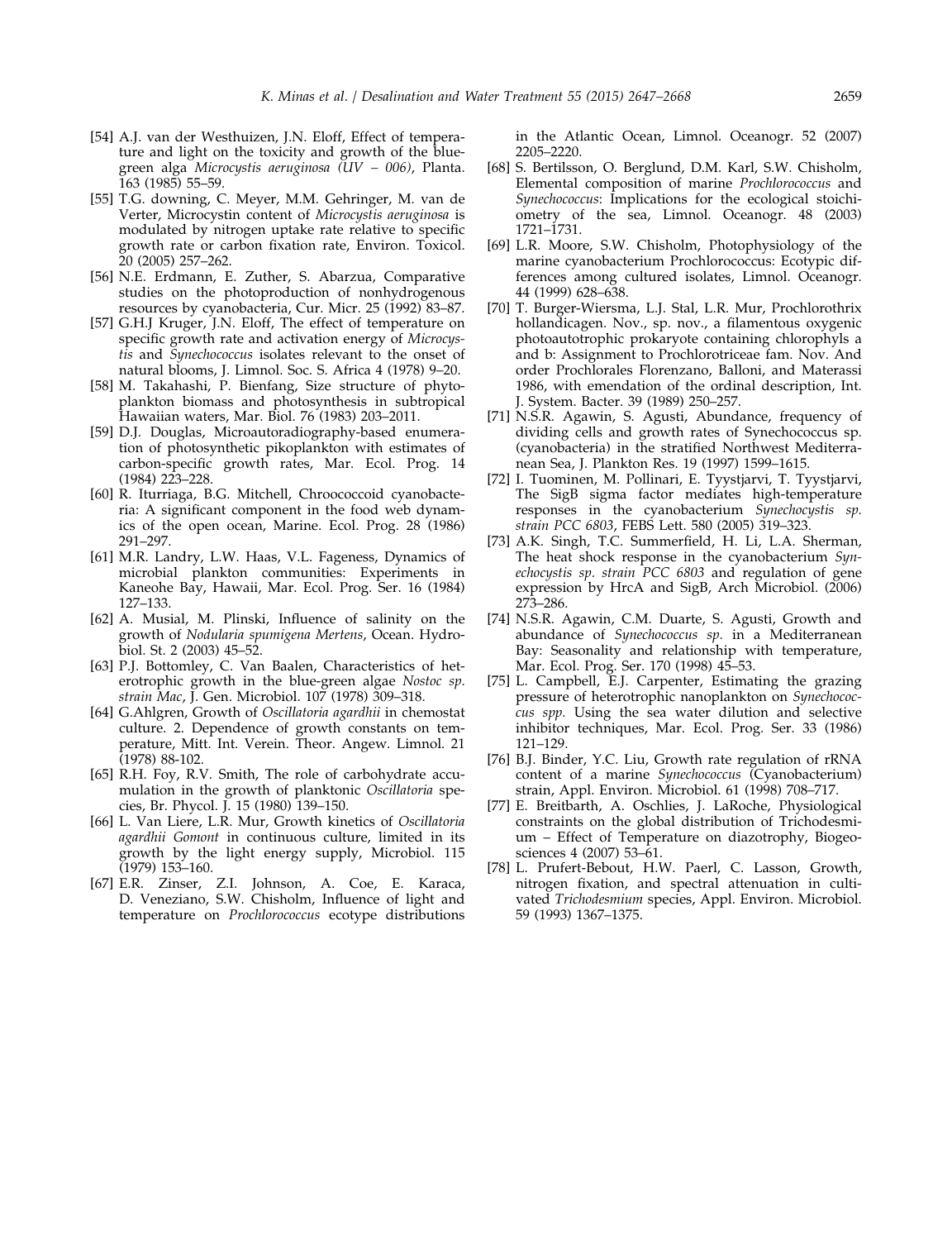| $\gamma$ ecific growth rate of cyanobacteria and algae as reported in the $\alpha$ |
|------------------------------------------------------------------------------------|
|                                                                                    |
|                                                                                    |
|                                                                                    |
|                                                                                    |
|                                                                                    |
|                                                                                    |
|                                                                                    |
|                                                                                    |
|                                                                                    |
|                                                                                    |
|                                                                                    |
| こし こうちょう                                                                           |

<span id="page-13-0"></span>

|                                          |                           |                                                                                              | Appendix 1. Specific growth rate of cyanobacteria and algae as reported in the literature |                                 |                            |                                          |                     |
|------------------------------------------|---------------------------|----------------------------------------------------------------------------------------------|-------------------------------------------------------------------------------------------|---------------------------------|----------------------------|------------------------------------------|---------------------|
| Strain                                   | Temperature<br>$\bigodot$ | Light intensity                                                                              | Nutrients                                                                                 | (replications/d)<br>Growth rate | Cell size<br>$(\text{mm})$ | Originally<br>isolated                   | References          |
| 2 Field Samples,<br>Possibly             | $26 - 30$                 | $\mathbf{r}$<br>$s^{-1}$ (12)<br>100 µE m $^{-2}$ s $^{-1}$ (<br>light/12 h dark)<br>$^{-2}$ | SO Medium                                                                                 | 1.25                            | $\sim$                     | North Atlantic/<br>South Pacific         | [34]                |
| Trichodesmium sp.<br>4. spiroides        |                           | $\ddot{\sim}$                                                                                | $\sim$                                                                                    | 6.9                             |                            |                                          | [35]                |
| A. variabilis                            | 74.59                     |                                                                                              |                                                                                           | 1.1                             | $\sim$ $\sim$ $\sim$       | $\sim$ $\sim$ $\sim$                     |                     |
| quadruplicatum<br>Agmenellum<br>$PR-6$   |                           | autotrophic<br>Dim light                                                                     | ASP 2 (+ Vitamin B12)                                                                     | $\circ$                         |                            |                                          | $\frac{[36]}{[37]}$ |
| quadruplicatum<br>Agmenellum<br>$PR-6$   | 39                        | + acetate<br>Dim light                                                                       | ASP $2$ (+ Vitamin B12)                                                                   | $\circ$                         | $\sim$                     | $\sim$                                   | [37]                |
| quadruplicatum<br>Agmenellum<br>$PR-6$   | $\mathcal{E}$             | glucose<br>$\ddot{}$<br>Dim light                                                            | ASP 2 (+ Vitamin B12)                                                                     | $0.\overline{3}$                | $\sim$                     | $\sim$                                   | [37]                |
| quadruplicatum<br>Agmenellum<br>$PR-6$   | $\mathcal{E}$             | T<br>$\Omega$<br>$\mu E~cm^{-2}$<br>$3.18\times10^{-2}$                                      | Modified Urea Nitrogen<br>Provasoli Medium A<br>source)                                   | 1.96                            | $\sim$                     | $\sim$                                   | [38]                |
| quadruplicatum<br>Agmenellum<br>$PR-6$   | $\mathcal{E}$             | $\overline{1}$<br>$\Omega$<br>$\mu E\ cm^{-2}$<br>Ņ<br>$3.18 \times 10^{-7}$                 | Provasoli Medium A<br>Modified Nitrate<br>Nitrogen source)                                | 2.06                            | $\sim$                     | $\sim$                                   | [38]                |
| quadruplicatum<br>Agmenellum<br>PR-6     | 39                        | Т<br>$\Omega$<br>$\mu E\ cm^{-2}$<br>$3.18\times10^{-2}$                                     | Provasoli Medium A<br>Modified Ammonia<br>Nitrogen source)                                | 2.44                            | $\sim$                     | $\sim$                                   | [38]                |
| quadruplicatum<br>Agmenellum<br>PR-6     | $\mathcal{E}$             | High Light Autotrophic                                                                       | ASP $2$ (+ Vitamin B12)                                                                   | 5.76                            | $\sim$                     | $\sim$                                   | [37]                |
| quadruplicatum<br>Agmenellum<br>PR-6     | $\mathcal{E}$             | glucose<br>$\ddot{}$<br>High Light                                                           | ASP $2$ (+ Vitamin B12)                                                                   | 5.76                            | $\sim$                     | $\sim$                                   | [37]                |
| Anabaena                                 |                           | $\sim$                                                                                       | $\sim$                                                                                    | 0.4                             | $\sim$                     | $\sim$                                   | [39]                |
| Anabaena flos-aquae                      | 25                        | $s^{-1}$                                                                                     | FB-1                                                                                      | 0.925                           | $5.04 \pm 0.14$            | Lough Neagh                              | [40]                |
| Anabaena flos-aquae                      | $\sim$                    | $\overline{5}$<br>$44.92$<br>$\upmu\text{E m}^{-2}$ s 155 $\upmu\text{E m}^{-2}$ s $^{-1}$   |                                                                                           | 0.96                            | $\sim$                     |                                          | $[41]$              |
| Anabaena oscillarioides                  | 28                        |                                                                                              |                                                                                           | 0.8<br>$\overline{1.1}$         | $\sim$ $\sim$              |                                          | $[42]$              |
| Anabaena sp. Bory de<br>St. Vincent      | $20\pm1.5$                | 12 h light: 12 h dark                                                                        | BG11-Nitrogen                                                                             |                                 |                            | Naardermaer,<br>Netherlands<br>?<br>Lake | $[43]$              |
| Anabaena variabilis<br><b>ATCC 29413</b> | $\mathcal{E}$             | 100-110 µmol quanta<br>$m^{-2}$ s $^{-1}$                                                    | 5.5)<br>BG11 (pH=                                                                         | 1.14                            | $\sim$                     |                                          | [44]                |
| Anabaena variabilis<br>ATCC 29413        | $\Im$                     | $-5^{-1}$<br>100–110 µmol<br>~~~~~~~~~~~~~~~~~~~<br>quanta m                                 | $BGI1$ (pH= $7.0$ )                                                                       | 1.22                            | $\sim$                     |                                          | [44]                |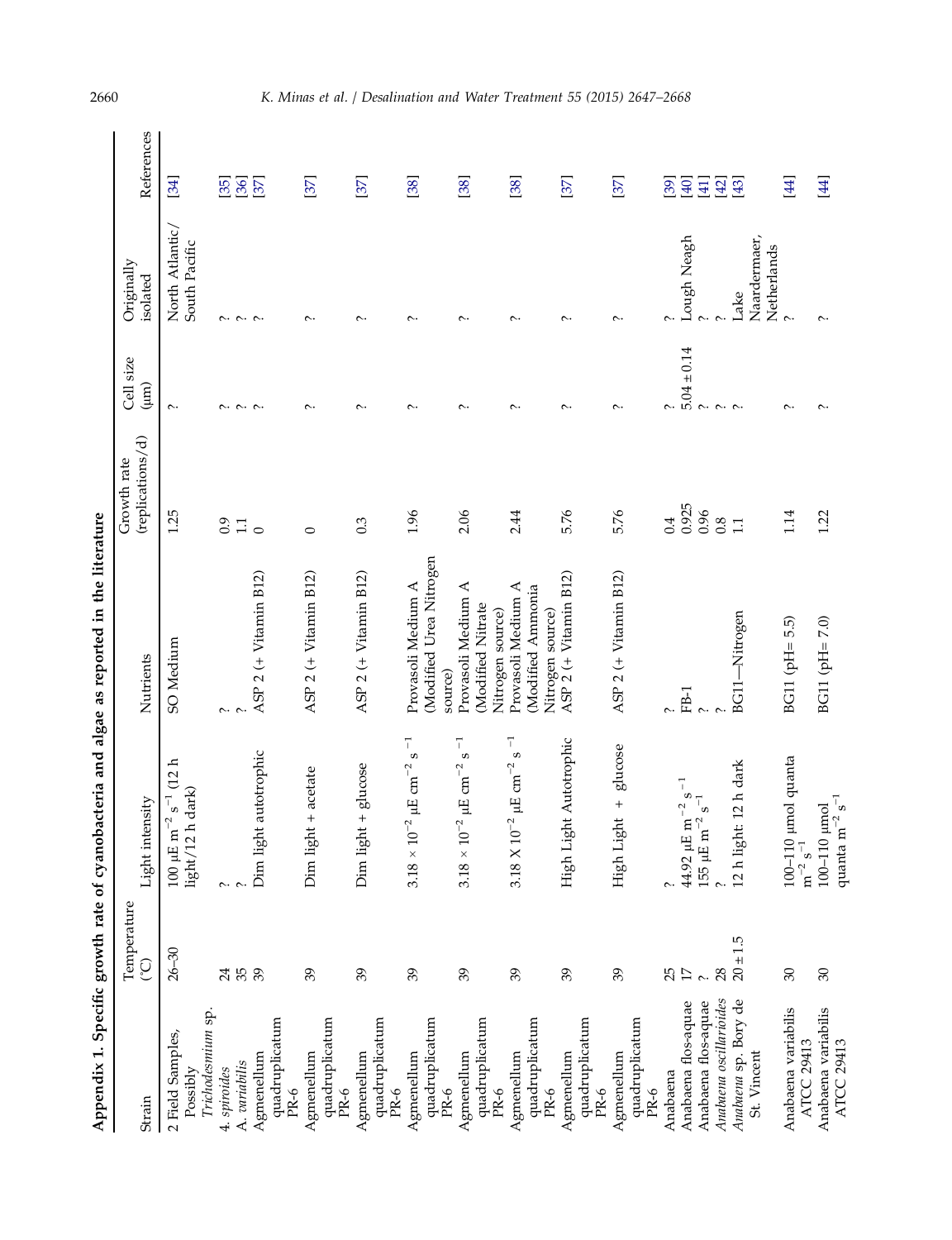| Anabaena variabilis | $\Im$ | quanta m $^{-2}$ s $^{-1}$<br>$110 \mu$ mol<br>$100 -$                                            | $BG11$ ( $pH = 6.0$ )                                              | 1.25             | $\sim$                                                | $\sim$                                                                 | [44]         |
|---------------------|-------|---------------------------------------------------------------------------------------------------|--------------------------------------------------------------------|------------------|-------------------------------------------------------|------------------------------------------------------------------------|--------------|
| $\mathcal{E}$       |       | $\bar{s}^{-1}$<br>quanta $\, {\rm m}^{-2}$<br>$110 \mu$ mol<br>$100-$                             | $BG11$ ( $pH = 6.5$ )                                              | 1.27             | $\sim$                                                | $\sim$                                                                 | [44]         |
| 25                  |       | $\Gamma^{-}$<br>58 µ $\mathrm{E m}^{-2}$                                                          | $\sim$<br>$\sim$                                                   | 0.18<br>$0.87\,$ | $\sim$ $\sim$                                         | $\sim$ $\sim$                                                          | [45]<br>[39] |
| 28                  |       | $\sim$                                                                                            | $\sim$                                                             | 1.2              | $\sim$                                                | $\sim$                                                                 | [46]         |
| 15                  |       | $\mathbf{s}^{-1}$<br>$64\text{--}92~\upmu\text{E m}^{-2}$                                         | FB-1                                                               | 0.206            | $4.65 \pm 0.15$                                       | Lough Neagh                                                            | [40]         |
| $20 \pm 1.5$        |       | 12 h dark<br>12 h light:                                                                          | BG11-Nitrogen                                                      | 0.62             | $\sim$                                                | $\sim$                                                                 | [43]         |
| $26 \pm 1$          |       | $\mathbf{s}^{-1}$<br>quanta $\mathrm{m}^{-2}$<br>$140 \mu$ nd                                     | SW3                                                                | 0.18             | $\sim$                                                | Chennai, India<br>University of<br>Collection of<br>Madras,<br>Culture | [47]         |
| $26 \pm 1$          |       | $\Gamma_{\rm I}$<br>quanta $\, {\rm m}^{-2}$<br>140 µmol                                          | Z Medium                                                           | 0.23             | $\sim$                                                | Chennai, India<br>University of<br>Collection of<br>Madras,<br>Culture | [47]         |
| $26 \pm 1$          |       | $\Gamma_{\rm I}$<br>quanta $\, {\rm m}^{-2}$<br>$140 \text{ \mu}$ nd                              | <b>SW</b>                                                          | 0.23             | $\sim$                                                | Chennai, India<br>University of<br>Collection of<br>Madras,<br>Culture | [47]         |
| $26 \pm 1$          |       | $\mathbf{s}^{-1}$<br>quanta $\, {\rm m}^{-2}$<br>$140 \text{ } \mu \text{mol}$                    | $\mathbf{\Omega}$<br><b>SW</b>                                     | 0.26             | $\sim$                                                | Chennai, India<br>University of<br>Collection of<br>Madras,<br>Culture | [47]         |
| $30 - 38$           |       | $\mathbf{s}^{-1}$<br>30–80 $\upmu\mathrm{Einstein\,s\,m}^{-2}$                                    | ASNII + Nitrogen                                                   | 1.43             | $\sim$                                                | Port Aransas,<br>Texas                                                 | [48]         |
| $30 - 38$           |       | $\overline{\phantom{a}}^{1}$<br>30–80 $\upmu\!\mathrm{Einstein\,s\,m}^{-2}$                       | ASNIII-Nitrogen                                                    | 2.4              | $\sim$                                                | Port Aransas,<br>Texas                                                 | [48]         |
| $30 - 38$           |       | $\mathbf{s}^{-1}$<br>30–80 $\upmu\!\text{Einstein}$ m $^{-2}$                                     | ASNII + Nitrogen                                                   | 0.83             | $\sim$                                                | Port Aransas,<br>Texas                                                 | [48]         |
| $30 - 38$           |       | $s^{-1}$<br>30–80 $\upmu\mathrm{Einstein\,s\,m}^{-2}$                                             | ASNII-Nitrogen                                                     | $\frac{1}{5}$    | $\sim$                                                | Port Aransas,<br>Texas                                                 | [48]         |
| $\frac{8}{20}$      |       | $\overline{\mathbf{s}}^{-1}$<br>50 µmol quanta m <sup>-2</sup><br>175 µmol quanta m <sup>-2</sup> | (NO <sub>3</sub> as nitrogen source)<br>High Carbon Medium<br>BG11 | 0.47<br>0.2      | $\pm$<br>$427 - 1,028$<br>801 $\mu m^3$ $\pm$<br>26.3 |                                                                        | [49]<br>[49] |
|                     |       |                                                                                                   |                                                                    |                  |                                                       |                                                                        | (Continued)  |

## K. Minas et al. / Desalination and Water Treatment 55 (2015) 2647-2668 2661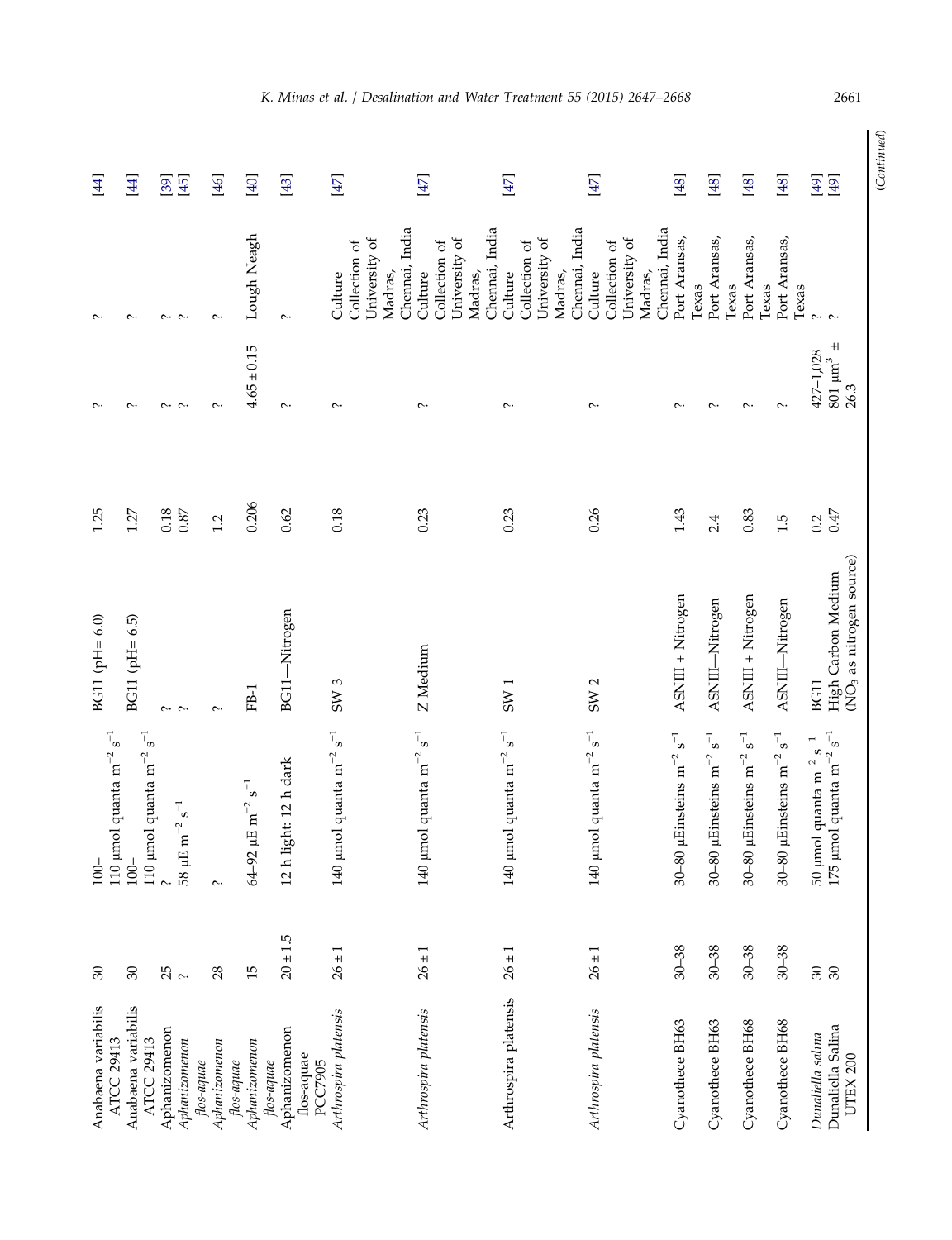| Appendix 1. (Continued)                |                           |                                                                                      |                                                            |                                 |                                         |                              |                 |
|----------------------------------------|---------------------------|--------------------------------------------------------------------------------------|------------------------------------------------------------|---------------------------------|-----------------------------------------|------------------------------|-----------------|
| Strain                                 | Temperature<br>$\bigodot$ | Light intensity                                                                      | Nutrients                                                  | (replications/d)<br>Growth rate | Cell size<br>(m)                        | Originally<br>isolated       | References      |
|                                        |                           |                                                                                      |                                                            |                                 |                                         |                              |                 |
| Dunaliella Salina<br>UTEX 200          | $\mathcal{E}$             | $\mathbf{s}^{-1}$<br>175 µmol quanta m $^{-2}$                                       | (NH <sub>4</sub> as nitrogen source)<br>High Carbon Medium | 0.69                            | $+$<br>$944~\mathrm{\upmu m}^3$<br>44.1 | $\sim$                       | [49]            |
| Gloeothece Nageli<br>PCC 6909          | $\Omega$                  | $\mathbf{s}^{-1}$<br>$16~\mathrm{\upmu mol}$ quanta $\mathrm{m}^{-2}$                | BG11-Nitrogen                                              | 0.48                            | $\sim$                                  | $\sim$                       | [50]            |
| Lyngbya majuscula<br>臣                 | $_{29}$                   | $\mathbf{s}^{-1}$<br>$33~\mu\mathrm{E~m}^{-2}$                                       | BG11 + Sea Water                                           | 0.16                            | 50-60 µm                                | Hector's Bay,<br>Jamaica     | [51]            |
| M. aeruginosa                          |                           |                                                                                      |                                                            | 0.59                            |                                         |                              | $[52]$          |
| M. aeruginosa                          | 32.5                      | $\sim$ $\sim$                                                                        | $\sim$ $\sim$ $\sim$                                       | 0.8                             | $\sim$ $\sim$ $\sim$ $\sim$ $\sim$      | $\sim$ $\sim$ $\sim$         | [53]            |
| M. aeruginosa                          | 32                        | $\sim$                                                                               |                                                            | 0.81                            |                                         |                              | [54]            |
| Microcystis                            | <b>25</b><br>23           |                                                                                      | $\sim$                                                     | 0.5                             |                                         | $\sim$ $\sim$                | [39]            |
| aeruginosa<br>Microcystis<br>PCC7806   |                           | $\mathbf{s}^{-1}$<br>$5 \; \mathrm{\upmu mol}$ quanta $\mathrm{m}^{-2}$<br>$140 \pm$ | BG11                                                       | 0.8                             |                                         |                              | $\overline{55}$ |
| aeruginosa UV027<br>Microcystis        | 23                        | $\mathbf{s}^{-1}$<br>$\sim$<br>$140 \pm$                                             | BG11                                                       | 0.5                             | $\sim$                                  | $\sim$                       | [55]            |
|                                        | $\overline{29}$           | 5 µmol quanta m<br>20 W m <sup>-2</sup>                                              | Modified Allen and                                         | 1.5                             | $\sim$                                  |                              |                 |
| strain Gromow 398<br>Microcystis firma |                           |                                                                                      | Arnon medium (sudden                                       |                                 |                                         | Lenigrad State<br>University | $\overline{56}$ |
| Microcystis sp.                        |                           |                                                                                      | NaCl shock)<br>?                                           | $0.25 - 0.30$                   | $\sim$                                  | $\sim$                       | [57]            |
| Mixed                                  | $\frac{28.8 - 30.5}{?}$   | $\sim$ $\sim$                                                                        |                                                            | $1.2 \pm 0.33$                  | $3.0$                                   |                              | [58]            |
| Environmental                          |                           |                                                                                      |                                                            |                                 |                                         |                              |                 |
| Sample                                 |                           |                                                                                      |                                                            |                                 |                                         |                              |                 |
| (Cyanobacteria and                     |                           |                                                                                      |                                                            |                                 |                                         |                              |                 |
| algae)                                 |                           |                                                                                      |                                                            |                                 |                                         |                              |                 |
| Mixed                                  | $\sim$                    | $\sim$                                                                               |                                                            | $1.5 \pm 0.3$                   | $\lesssim 0$                            |                              | [59]            |
| Environmental<br>Sample                |                           |                                                                                      |                                                            |                                 |                                         |                              |                 |
| (Cyanobacteria and                     |                           |                                                                                      |                                                            |                                 |                                         |                              |                 |
| algae)                                 |                           |                                                                                      |                                                            |                                 |                                         |                              |                 |
| Mixed                                  | $\sim$                    | $\sim$                                                                               |                                                            | $1.6 \pm 0.3$                   | $\sim$                                  |                              | [60]            |
| Environmental                          |                           |                                                                                      |                                                            |                                 |                                         |                              |                 |
| Sample                                 |                           |                                                                                      |                                                            |                                 |                                         |                              |                 |
| (Cyanobacteria)                        |                           |                                                                                      |                                                            |                                 |                                         |                              |                 |
| Mixed                                  | $\sim$                    | $\sim$                                                                               |                                                            | $1.7 \pm 0.3$                   | $\sim$                                  |                              | $[61]$          |
| Environmental                          |                           |                                                                                      |                                                            |                                 |                                         |                              |                 |
| Sample                                 |                           |                                                                                      |                                                            |                                 |                                         |                              |                 |
| (Cyanobacteria)<br>Mixed               | $\sim$                    | 35% irradiance (488 nm)                                                              | $\sim$                                                     | $1.3 \pm 0.4$                   | $\sim$                                  |                              | [60]            |
|                                        |                           |                                                                                      |                                                            |                                 |                                         |                              |                 |
| Environmental                          |                           |                                                                                      |                                                            |                                 |                                         |                              |                 |
| Sample                                 |                           |                                                                                      |                                                            |                                 |                                         |                              |                 |
| (Cyanobacteria,                        |                           |                                                                                      |                                                            |                                 |                                         |                              |                 |
| Sample depth 0-<br>$65 \text{ m}$      |                           |                                                                                      |                                                            |                                 |                                         |                              |                 |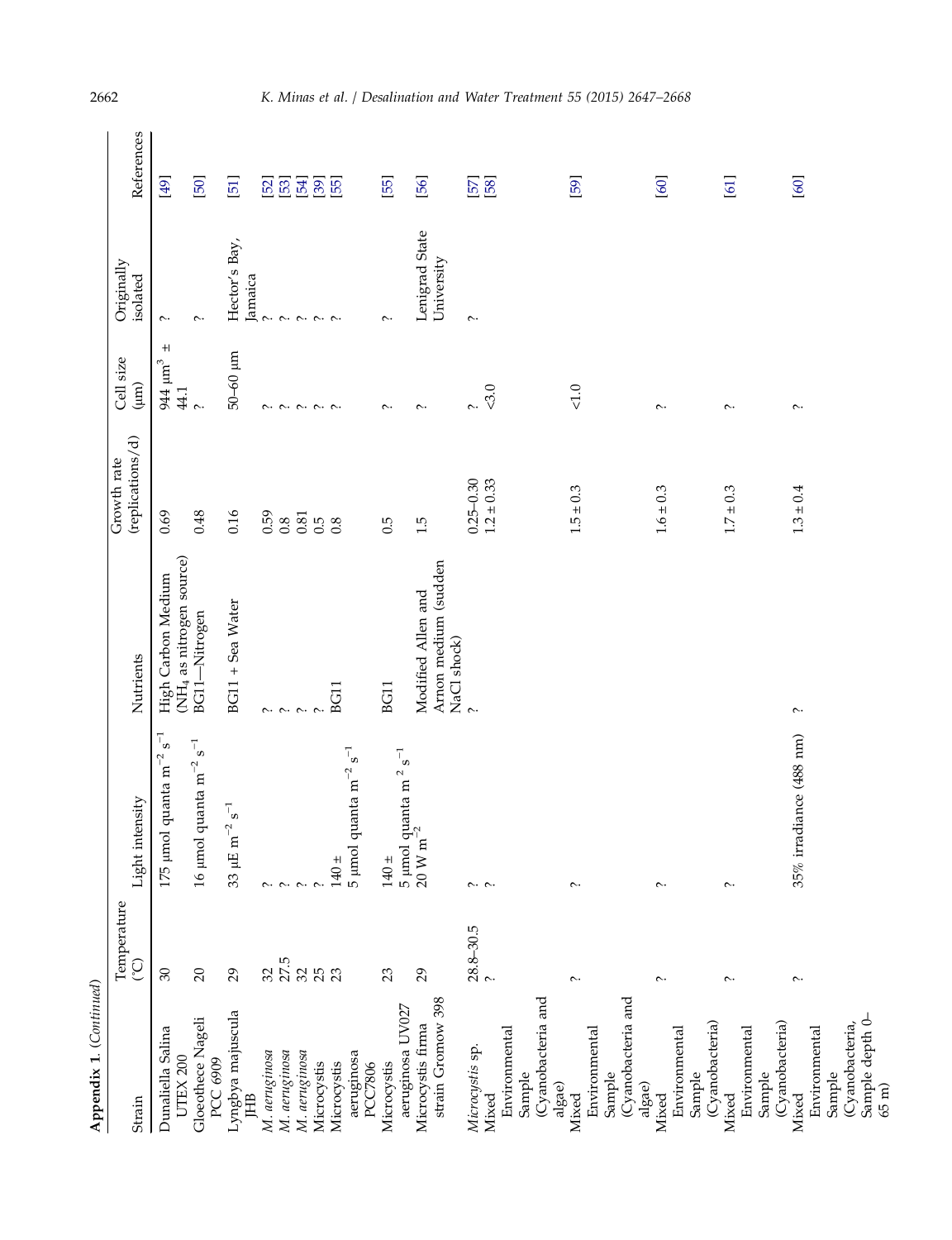| Mixed                                                                                        | $\sim$         | $2.5\%$ irradiance (488 nm)                                                                                       | $\sim$                                                     | $2.3 \pm 0.4$   | $\sim$          |                | [60]         |
|----------------------------------------------------------------------------------------------|----------------|-------------------------------------------------------------------------------------------------------------------|------------------------------------------------------------|-----------------|-----------------|----------------|--------------|
| (Cyanobacteria,<br>Environmental<br>Sample depth<br>Sample<br>$105 \text{ m}$                |                |                                                                                                                   |                                                            |                 |                 |                |              |
| (Cyanobacteria,<br>Environmental<br>Sample depth<br>Sample<br>$75 \text{ m}$<br><b>Mixed</b> | $\sim$         | 8% irradiance (488 nm)                                                                                            | $\sim$                                                     | $= 0.35$<br>1.7 | $\sim$          |                | [60]         |
| (Cyanobacteria,<br>Environmental<br>Sample depth<br>Sample<br>$90 \text{ m}$<br>Mixed        | $\sim$         | 5% irradiance (488 nm)                                                                                            | $\sim$                                                     | $\sim$          | $\sim$          |                | [60]         |
| Nodularia spumigena                                                                          | $\overline{c}$ | 70 µmol quanta m <sup>-2</sup> $s^{-1}$<br>$(16 h$ light/8 h dark)                                                | $BG11$ (Salinity = $30PSU$ )                               | 0.01            | $\sim$          | Gulf of Gdansk | [62]         |
| Nodularia spumigena                                                                          | $\overline{c}$ | 70 µmol quanta m <sup>-2</sup> s <sup>-1</sup><br>(16 h light/8 h dark)                                           | $BGI1$ (Salinity = 24PSU)                                  | 0.106           | $\sim$          | Gulf of Gdansk | [62]         |
| Nodularia spumigena                                                                          | $\overline{c}$ | 70 $\mu$ mol quanta m <sup>-2</sup> s <sup>-1</sup><br>$(16 h$ light/8 h dark)                                    | $BGI1$ (Salinity = $4PSU$ )                                | 0.13            | $\sim$          | Gulf of Gdansk | [62]         |
| Nodularia spumigena                                                                          | $\overline{c}$ | 70 $\mu$ mol quanta m <sup>-2</sup> s <sup>-1</sup><br>$(16 h$ light/8 h dark)                                    | $BG11$ (Salinity = $16PSU$ )                               | 0.177           | $\sim$          | Gulf of Gdansk | [62]         |
| Nodularia spumigena                                                                          | $\overline{c}$ | $\Gamma^{-}$<br>$(16 h$ light/8 h dark)<br>70 $\mu$ mol quanta m <sup>-2</sup>                                    | $BGI1$ (Salinity = $12PSU$ )                               | 0.227           | $\sim$          | Gulf of Gdansk | [62]         |
| Nodularia spumigena                                                                          | $\overline{c}$ | $\mathbf{s}^{-1}$<br>$(16 h$ light/8 h dark)<br>70 $\mu$ mol quanta m <sup>-2</sup>                               | $BGI1$ (Salinity = $8PSU$ )                                | 0.25            | $\sim$          | Gulf of Gdansk | [62]         |
| Nostoc sp. Strain Mac                                                                        | $\mathcal{E}$  | $\mu W~\rm{cm}^{-2}$<br>$30 - 35$                                                                                 | $Cg10$ (+ KNO3, + 14 mM<br>fructose)                       | 0.16            | $\sim$          | $\sim$         | [63]         |
| Nostoc sp. Strain Mac                                                                        | $\mathcal{E}$  | $\mu W~cm^{-2}$<br>$30 - 35$                                                                                      | $Cg10$ (+ KNO3, + 14 mM<br>glucose)                        | 0.5             | $\sim$          | $\sim$         | [63]         |
| Nostoc sp. Strain Mac                                                                        | 39             | $\mu W~cm^{-2}$<br>$30 - 35$                                                                                      | $Cg10$ (+ KNO3, + 14 mM<br>$glu$ cose + 14 mM<br>fructose) | 0.5             | $\sim$          |                | [63]         |
| Nostoc sp. Strain Mac                                                                        | $\mathcal{E}$  | $\mu W~\rm{cm}^{-2}$<br>$30 - 35$                                                                                 | $Cg10$ (- KNO <sub>3</sub> , + 14 mM<br>glucose)           | 0.9             | $\sim$          | $\sim$         | [63]         |
| Nostoc sp. Strain Mac                                                                        | $\mathcal{E}$  | $\mu W~cm^{-2}$<br>$30 - 35$                                                                                      | $Cg10$ (- KNO <sub>3</sub> , + 14 mM<br>fructose)          | 0.95            | $\sim$          | $\sim$         | [63]         |
| O. agardhii                                                                                  | 23             | $\sim$                                                                                                            |                                                            | 0.59            |                 |                | [64]         |
| Oscillatoria agardhii<br>Oscillatoria agardhii                                               | 10             | $\Gamma^{-}$<br>$\rm{^{1-}}$<br>$\mu E$ m <sup><math>^{-2}</math></sup><br>$\mu E \ m^{-2}$<br>64-92<br>$28 - 64$ | FB-1                                                       | 0.138<br>1.19   | $0.6 - 2.1$     | Lough Neagh    | [40]<br>[40] |
| Oscillatoria agardhii<br>Gomont                                                              | 15             | $\mathrm{m}^{-2}$ s $^{-1}$<br>5400                                                                               | FB-1                                                       | 2.72            | $1.62 \pm 0.02$ | $\sim$         | [65]         |

## K. Minas et al. / Desalination and Water Treatment 55 (2015) 2647-2668 2663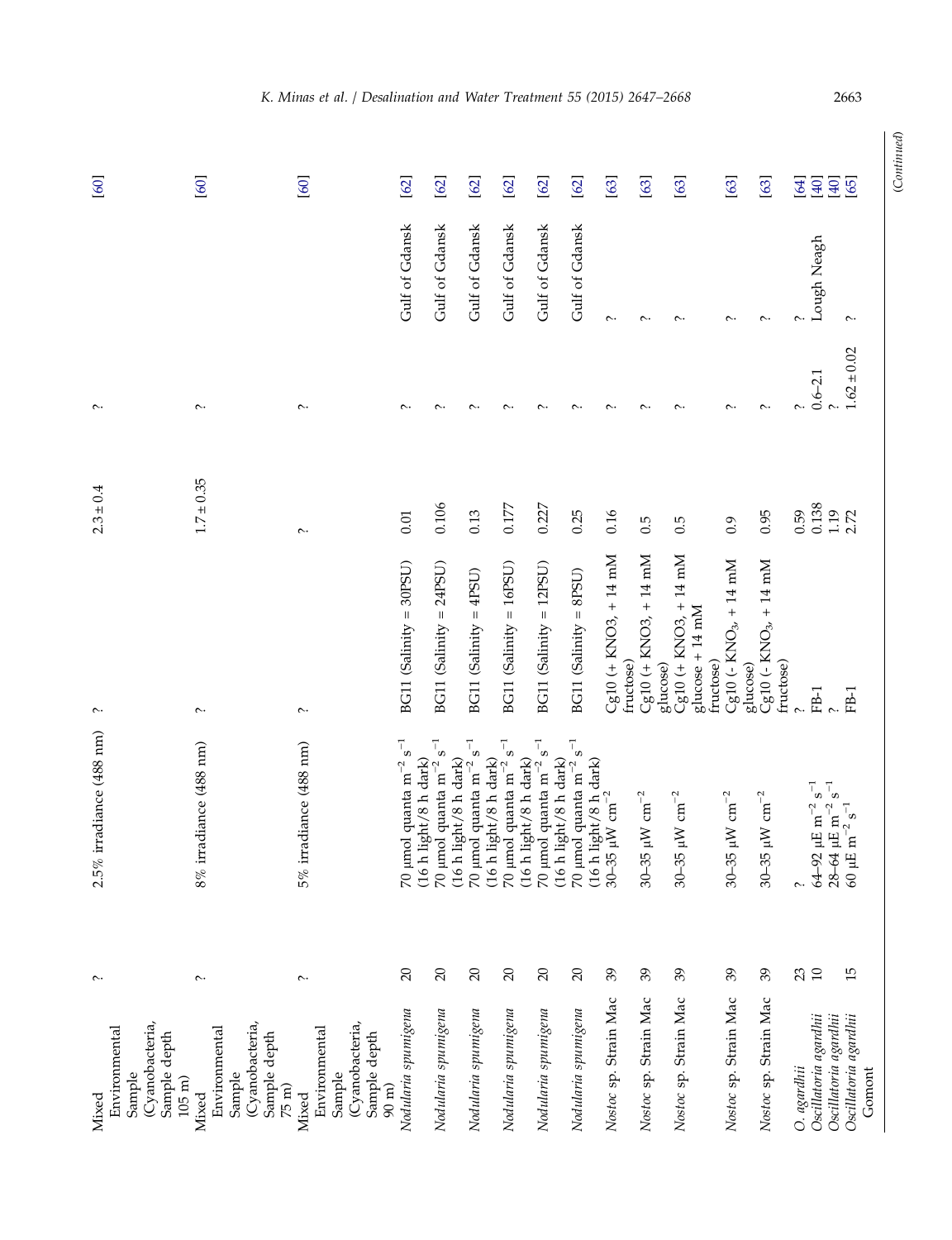| Appendix 1. (Continued)                |                           |                                                                                    |                                                                                     |                                 |                            |                           |            |
|----------------------------------------|---------------------------|------------------------------------------------------------------------------------|-------------------------------------------------------------------------------------|---------------------------------|----------------------------|---------------------------|------------|
| Strain                                 | Temperature<br>$\bigodot$ | Light intensity                                                                    | Nutrients                                                                           | (replications/d)<br>Growth rate | Cell size<br>$(\text{mm})$ | Originally<br>isolated    | References |
| Oscillatoria agardhii<br>var. Isothrix |                           | $\mathbf{s}^{-1}$<br>$60~\mu E~m^{-2}$                                             | Mineral salt medium                                                                 | 0.54                            | $8.53 \pm 0.3$             | Lake Veluwemee            | [66]       |
| Oscillatoria redekei                   | Ó                         | $\mathbf{s}^{-1}$<br>$m^{-2}$ .<br>64-92 µE                                        | 田-1                                                                                 | $\frac{0.126}{1.25}$            | $0.6 - 2.1$                | Lough Neagh               | [40]       |
| Oscillatoria redekci                   | $\overline{15}$           | $\mathbf{s}^{-1}$<br>60 µE m $^{-2}$                                               | Eal                                                                                 |                                 | $2.16 \pm 0.07$            |                           | [65]       |
| Prochlorococcus                        | 24                        | 40 µmol quanta m <sup>-2</sup> s <sup>-1</sup>                                     | Pro99 Natural Seawater                                                              | 0.7                             |                            | Western North             | [67]       |
| eMED4                                  |                           | $(14 h$ light/10 h dark)                                                           | Medium                                                                              |                                 |                            | Atlantic                  |            |
| Prochlorococcus<br>eMIT9312            | 24                        | 40 µmol quanta m $^{-2}$ s $^{-1}$<br>$(14 h$ light/10 h dark)                     | Pro99 Natural Seawater<br>Medium                                                    | 0.8                             | ç.                         | Western North<br>Atlantic | [67]       |
| Prochlorococcus                        | 24                        | 40 µmol quanta m $^{-2}$ s $^{-1}$                                                 | Pro99 Natural Seawater                                                              | 0.6                             |                            | Western North             | [67]       |
| eMIT9313                               |                           | $(14 h$ light/10 h dark)                                                           | Medium                                                                              |                                 |                            | Atlantic                  |            |
| Prochlorococcus<br>eNATL2A             | 24                        | 40 µmol quanta m $^{-2}$ s $^{-1}$<br>$(14 h$ light/10 h dark)                     | Pro99 Natural Seawater<br>Medium                                                    | 0.6                             | Ç.                         | Western North<br>Atlantic | [67]       |
| Prochlorococcus                        | 22                        | $\mathbf{s}^{-1}$<br>$-06$                                                         | Low Phosphate Medium                                                                | 0.38                            | $0.5 - 0.8$                | Mediterranean             | [68]       |
| MED4                                   |                           | $40$ µmol quanta m $^{\rm -2}$                                                     | (C: 61 ± 2 fg/cell, N: 9.6 ±<br>0.1 fg/cell, P: $0.3 \pm 0.1$ fg,<br>cell)          |                                 | (diameter)                 | Sea                       |            |
| Prochlorococcus<br>MED4                | $\mathfrak{L}$            | $\mathbf{s}^{-1}$<br>$40~\upmu \text{mol}$ quanta $\text{m}^{-2}$<br>$-05$         | cell, N: $9.4 \pm 0.9$ fg/cell, P:<br>Medium (C: $46 \pm 4$ fg,<br>Normal Phosphate | 0.39                            | (diameter)<br>$0.5 - 0.8$  | Mediterranean<br>Sea      | [68]       |
| Prochlorococcus                        | MED4                      | $\mathbf{s}^{-1}$<br>$45$ µmol quanta m $^{\rm -2}$                                | $1 \pm 0.2$ fg/cell)<br>PRO <sub>2</sub>                                            | 0.63                            | $\sim$                     | Mediterranean             | [69]       |
| MED4                                   |                           |                                                                                    |                                                                                     |                                 |                            | Sea                       |            |
| Prochlorococcus MIT<br>9201            | <b>MIT9201</b>            | $\mathbf{s}^{-1}$<br>40 µmol quanta m <sup>-2</sup>                                | PRO <sub>2</sub>                                                                    | 0.79                            |                            | South Pacific             | [69]       |
| Prochlorococcus MIT<br>9202            | MIT9202                   | $\overline{\mathbf{s}}^{-1}$<br>$59~\mathrm{\upmu mol}$ quanta $\mathrm{m}^{-2}$   | PRO <sub>2</sub>                                                                    | 0.83                            |                            | South Pacific             | [69]       |
| Prochlorococcus MIT<br>9211            | MIT9211                   | $\mathbf{s}^{-1}$<br>23 µmol quanta m <sup>-2</sup>                                | PRO <sub>2</sub>                                                                    | 0.63                            |                            | Equatorial Pacific        | [69]       |
| Prochlorococcus MIT<br>9302            | MIT9302                   | $\overline{\mathbf{s}}^{-1}$<br>$56 \; \mu \mathrm{mol}$ quanta $\mathrm{m}^{-2}$  | PRO <sub>2</sub>                                                                    | 0.75                            |                            | Sargasso Sea              | [69]       |
| Prochlorococcus MIT<br>9303            | MIT9303                   | $\mathbf{s}^{-1}$<br>$22$ µmol quanta m $^{\rm -2}$                                | PRO <sub>2</sub>                                                                    | 0.51                            |                            | Sargasso Sea              | [69]       |
| ProchlorococcusMIT<br>9312             | MIT9312                   | $\mathbf{s}^{-1}$<br>36 µmol quanta m $^{\rm -2}$                                  | PRO <sub>2</sub>                                                                    | 0.78                            |                            | Gulf Stream               | [69]       |
| Prochlorococcus MIT<br>9313            | MIT9313                   | $\mathbf{s}^{-1}$<br>$25$ µmol quanta m $^{\rm -2}$                                | PRO <sub>2</sub>                                                                    | 0.54                            | $\sim$                     | Gulf Stream               | [69]       |
| Prochlorococcus<br>MIT9215             | MIT9215                   | $\overline{\mathbf{s}}^{-1}$<br>59 µmol quanta m $^{-2}$                           | PRO <sub>2</sub>                                                                    | 0.77                            | $\sim$                     | Equatorial Pacific        | [69]       |
| Prochlorococcus<br>MIT9312             | 22                        | 40 µmol quanta m <sup><math>-2</math></sup> s <sup><math>-1</math></sup><br>$-30-$ | Low Phosphate Medium                                                                | 0.5                             | (diameter)<br>$0.5 - 0.8$  | $\sim$                    | [68]       |

## 2664 K. Minas et al. / Desalination and Water Treatment 55 (2015) 2647–2668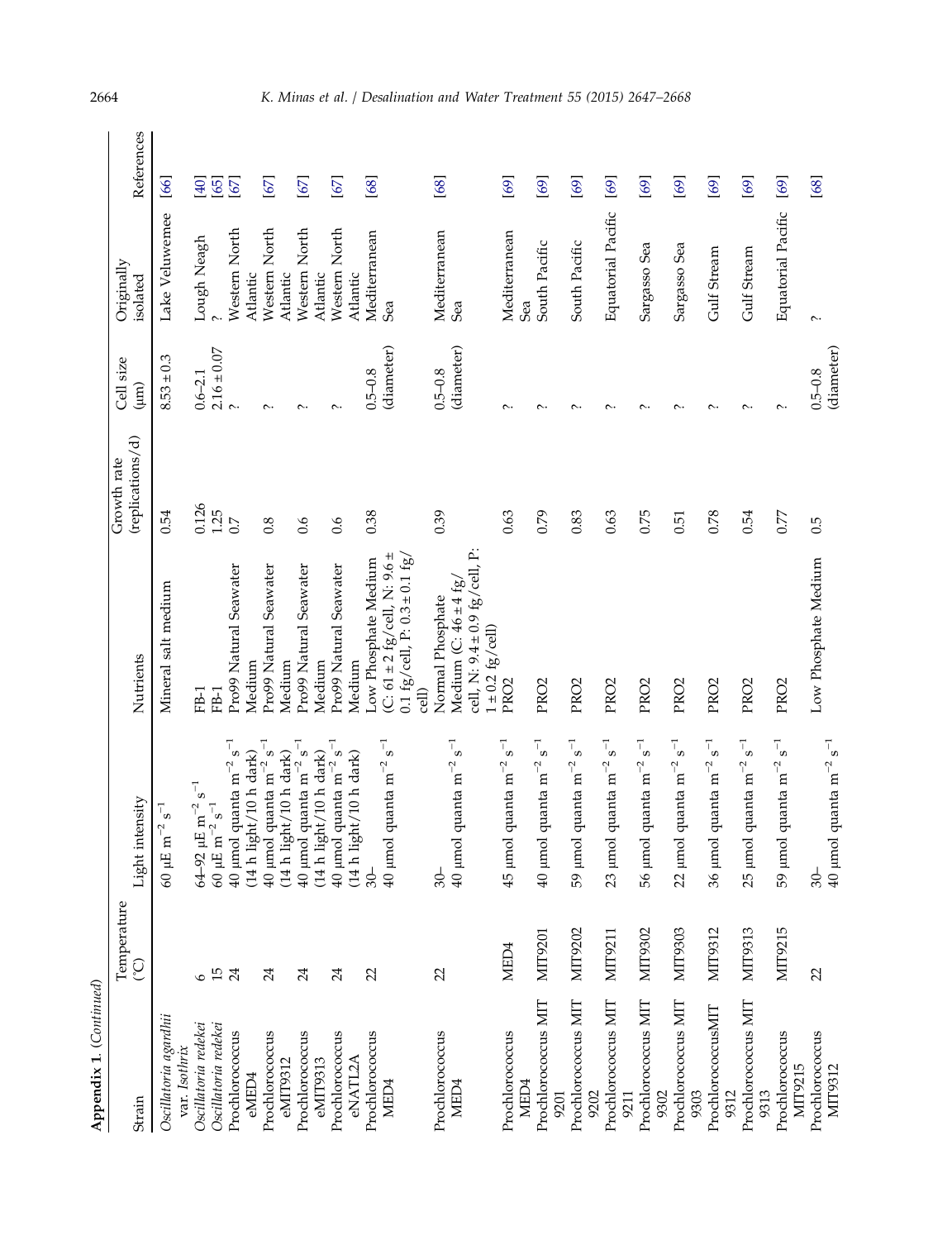| Prochlorococcus<br>MIT9312                  | 22             | 40 µmol quanta m <sup>-2</sup> s <sup>-1</sup><br>$-80$                     | Normal Phosphate<br>Medium | 0.59          | (diameter)<br>$0.5 - 0.8$ | $\sim$                            | [68]         |
|---------------------------------------------|----------------|-----------------------------------------------------------------------------|----------------------------|---------------|---------------------------|-----------------------------------|--------------|
| Prochlorococcus SS<br>120                   | SS120          | $\overline{\mathbf{s}}^{-1}$<br>$27 \text{ }\mu\text{mol}$ quanta m $^{-2}$ | PRO <sub>2</sub>           | 0.53          | $\sim$                    | Sargasso Sea                      | [69]         |
| Prochlorothrix<br>hollandica                | $\overline{c}$ | $s^{-1}$<br>$80\,$ µmol quanta m $^{-2}$                                    | FPG                        | 0.48          | $\sim$                    | Lake Loosdrecht                   | [70]         |
| Prochlorothrix<br>hollandica                | $\overline{c}$ | $\overline{\mathbf{s}}^{-1}$<br>80 µmol quanta m <sup><math>-2</math></sup> | BG11                       | 1.68          | $\sim$                    | Lake Loosdrecht                   | $\boxed{1}$  |
| (environmental<br>Synechococcus<br>isolate) | $\sim$         | $\sim$                                                                      | Sea Water                  | 0.19          | $0.7 - 1.2$ $\mu m$       | Mediterranean<br>Northwest<br>Sea | [70]         |
| environmental<br>Synechococcus<br>isolate)  | $\sim$         | $\sim$                                                                      | Sea Water                  | 0.23          | $0.7 - 1.2$ $\mu m$       | Mediterranean<br>Northwest<br>Sea | $[7]$        |
| (environmental<br>Synechococcus<br>isolate) | $\sim$         | $\sim$                                                                      | Sea Water                  | 0.3           | $0.7 - 1.2$ $\mu$ m       | Mediterranean<br>Northwest<br>Sea | $[7]$        |
| environmental)<br>Synechococcus<br>isolate) | $\sim$         | $\sim$                                                                      | Sea Water                  | 0.3           | $0.7 - 1.2$ $\mu$ m       | Mediterranean<br>Northwest<br>Sea | $[7]$        |
| (environmental<br>Synechococcus<br>isolate) | $\sim$         | $\sim$                                                                      | Sea Water                  | 0.36          | $0.7 - 1.2$ $\mu$ m       | Mediterranean<br>Northwest<br>Sea | $[7]$        |
| environmental)<br>Synechococcus<br>isolate) | $\sim$         | $\sim$                                                                      | Sea Water                  | 0.47          | $0.7 - 1.2$ $\mu$ m       | Mediterranean<br>Northwest<br>Sea | $[7]$        |
| environmental)<br>Synechococcus<br>isolate) | $\sim$         | $\sim$                                                                      | Sea Water                  | 0.56          | $0.7 - 1.2$ $\mu$ m       | Mediterranean<br>Northwest<br>Sea | $[7]$        |
| (environmental<br>Synechococcus<br>isolate) | $\sim$         | $\sim$                                                                      | Sea Water                  | 0.76          | $0.7 - 1.2$ $\mu$ m       | Mediterranean<br>Northwest<br>Sea | $\boxed{71}$ |
| (environmental<br>Synechococcus<br>isolate) | $\sim$         | $\sim$                                                                      | Sea Water                  | 1.05          | $0.7 - 1.2$ $\mu$ m       | Mediterranean<br>Northwest<br>Sea | $[7]$        |
| environmental)<br>Synechococcus<br>isolate) | $\sim$         | $\sim$                                                                      | Sea Water                  | 1.49          | $0.7 - 1.2$ $\mu$ m       | Mediterranean<br>Northwest<br>Sea | $[7]$        |
| environmental)<br>Synechococcus<br>isolate) | $\sim$         | $\sim$                                                                      | Sea Water                  | 1.79          | $0.7 - 1.2$ $\mu$ m       | Mediterranean<br>Northwest<br>Sea | $[7]$        |
| environmental)<br>Synechococcus<br>isolate) | $\sim$         | $\sim$                                                                      | Sea Water                  | $1.07 - 1.16$ | $0.7 - 1.2$ $\mu$ m       | Mediterranean<br>Northwest<br>Sea | $[7]$        |
|                                             |                |                                                                             |                            |               |                           |                                   | (Continued)  |

## K. Minas et al. / Desalination and Water Treatment 55 (2015) 2647-2668 2665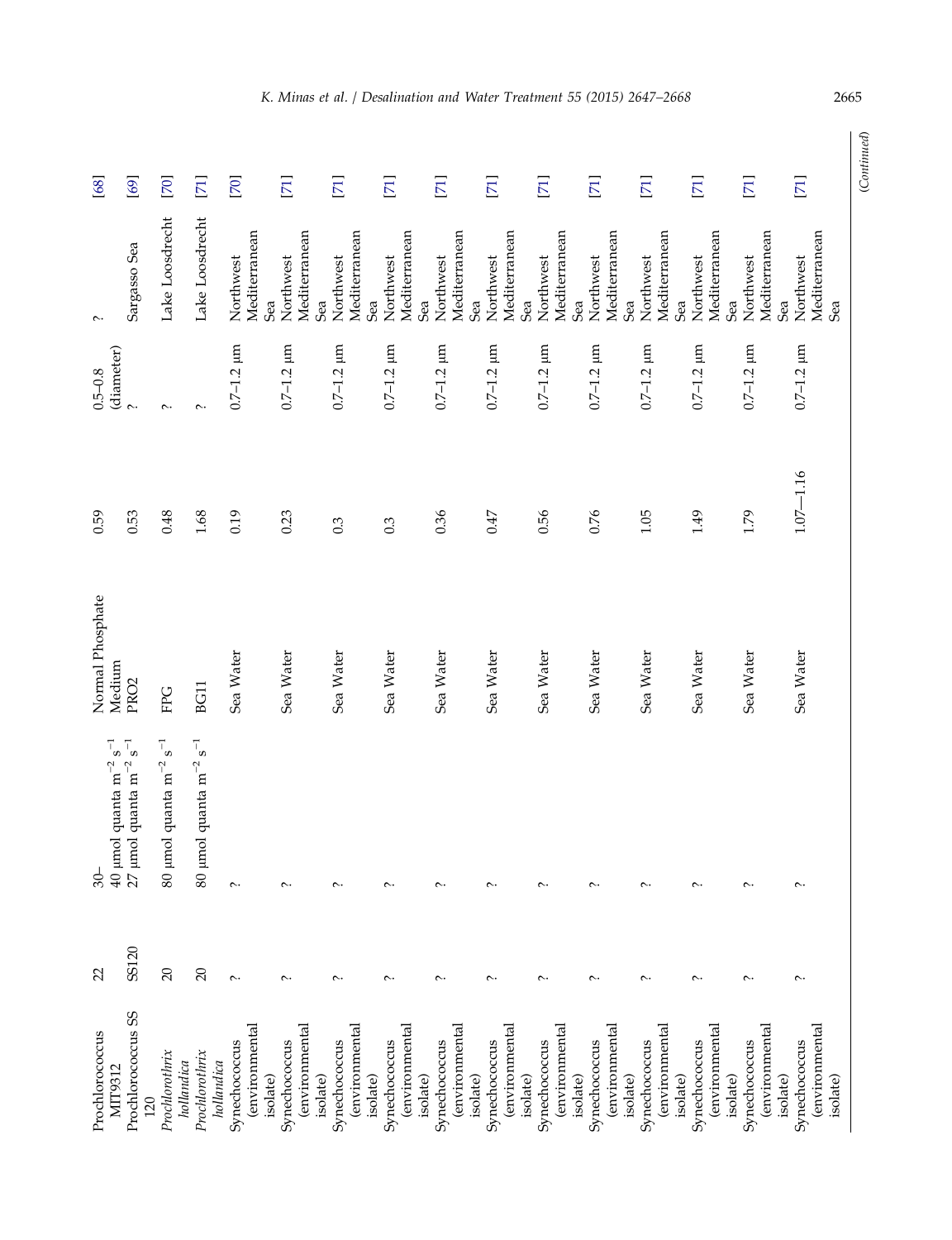| Appendix 1. (Continued)                          |                  |                                                                                           |                                                                                                             |                                         |                             |                                            |            |
|--------------------------------------------------|------------------|-------------------------------------------------------------------------------------------|-------------------------------------------------------------------------------------------------------------|-----------------------------------------|-----------------------------|--------------------------------------------|------------|
| Strain                                           | Temperature<br>C | Light intensity                                                                           | Nutrients                                                                                                   | (replications/d)<br>Growth rate         | Cell size<br>$\binom{m}{k}$ | Originally<br>isolated                     | References |
|                                                  |                  |                                                                                           |                                                                                                             |                                         |                             |                                            |            |
| Synechococcus 6803                               | 32               | $\mathbf{s}^{-1}$<br>40 µmol quanta m <sup>-2</sup>                                       | HEPES-NaOH<br>$BGI1 + 20$ mM<br>$(pH = 7.5)$                                                                | 0.4                                     | $\sim$                      | $\sim$                                     | $[72]$     |
| Synechococcus 6803                               | $\mathcal{E}$    | $m^{-2}$ s <sup>-1</sup><br>20-30 µE                                                      | BG11                                                                                                        | $time = 130 \pm 6$ H<br><b>Doubling</b> | $\sim$                      | $\sim$                                     | [73]       |
| Synechococcus 6803                               | $\mathcal{E}$    | (6 h light/18 h dark)<br>20–30 $\upmu E$ m $^{-2}$ s $^{-1}$                              | BG11                                                                                                        | $time = 15 \pm 1$ H<br>Doubling         | $\sim$                      | $\sim$                                     | [73]       |
| Synechococcus 6803                               | $\mathcal{E}$    | (24 h light/0 h dark)<br>20–30 $\upmu E\ m^{-2}\ s^{-1}$                                  | BG11                                                                                                        | Ш<br>Doubling time<br>$42 \pm 2$ H      | $\sim$                      | $\sim$                                     | [73]       |
| Synechococcus 6803                               | $\mathcal{E}$    | $(19 h$ light/15 h dark)<br>(12 h light/12 h dark)<br>20–30 $\upmu E$ m $^{-2}$ s $^{-1}$ | BG11                                                                                                        | Ш<br>Doubling time<br>$48 \pm 3$ H      | $\sim$                      | $\sim$                                     | [73]       |
| (Histidine 8 Knock<br>Synechococcus 6803<br>Out) | $\mathcal{E}$    | $(6 h$ light/18 h dark)<br>$m^{-2} s^{-1}$<br>20-30 µE                                    | BG11                                                                                                        | Ш<br>Doubling time<br>$130 + 5$ H       | $\sim$                      | $\sim$                                     | [73]       |
| (Histidine 8 Knock<br>Synechococcus 6803<br>Out) | $\mathcal{E}$    | $(24 h$ light/0 h dark)<br>$m^{-2}$ s $^{-1}$<br>20-30 µE                                 | BG11                                                                                                        | Doubling time $=$<br>$15 \pm 2$ H       | $\sim$                      | $\sim$                                     | [73]       |
| (Histidine 8 Knock<br>Synechococcus 6803<br>Out) | $\mathcal{E}$    | $(19 h$ light/15 h dark)<br>$m^{-2}$ s <sup>-1</sup><br>20-30 µE                          | BG11                                                                                                        | Ш<br>Doubling time<br>$48 \pm 2$ H      | $\sim$                      | $\sim$                                     | [73]       |
| (Histidine 8 Knock<br>Synechococcus 6803<br>Out) | $\mathcal{E}$    | $(12 h$ light/12 h dark)<br>$\mathrm{m}^{-2}$ s $^{-1}$<br>20-30 µE                       | BG11                                                                                                        | Doulbing time =<br>$44 + 3 H$           | $\sim$                      | $\sim$                                     | [73]       |
| Synechococcus sp.                                | $11 - 26$        | Natural Sunlight                                                                          | Environmental samples<br>(field research)                                                                   | $0.87 - 1.5$                            | $\sim$                      | Mediterranean<br>Sea                       | [74]       |
| Synechococcus WH<br>8107                         | 25               | (May-August)<br>55 $\mu$ E m <sup>-2</sup> s <sup>-1</sup> (14 h<br>light/10 h dark)      | f2 minus silica, plus<br>vitamin B12                                                                        | $\overline{0}$ .                        | $\sim$                      | Sargasso Sea<br>Continental<br>Samples     | [75]       |
| Synechococcus WH<br>8108                         | 25               | 55 $\upmu$ E $\upmu^{-2}$ s $^{-1}$ (14 h $\upmu$ kjht/10 h $\upmu$ dark)                 | f2 minus silica, plus<br>vitamin B12                                                                        | 0.76                                    | $\sim$                      | Sea/<br>Continental<br>Sargasso<br>Samples | [75]       |
| Synechococcus<br>WH7803                          | 25               | 55 µE m <sup>-2</sup> s <sup>-1</sup> (14 h<br>light/10 h dark)                           | f2 minus silica, plus<br>vitamin B12                                                                        | 0.9                                     | $\sim$                      | Sea/<br>Continental<br>Sargasso<br>Samples | [75]       |
| Synechococcus<br><b>WH8012</b>                   | 22               | $\mathbf{s}^{-1}$<br>$40$ µmol quanta m $^{\rm -2}$<br>$-30-$                             | (C: 132 ± 6 fg/cell, N: 21<br>± 2 fg/cell, P: 0.5 ± 0.2 fg,<br>Low Phosphate Medium<br>cell)                | 0.48                                    | (diameter)<br>$0.6 - 2.1$   | Sargasso Sea                               | [68]       |
| Synechococcus<br><b>WH8012</b>                   | $\mathfrak{L}$   | $\underset{\mathbf{s}^{-1}}{30\text{--}40}$ µmol quanta m <sup>-2</sup>                   | cell, N: $20 \pm 3$ fg/cell, P:<br>1.8 $\pm$ 0.1 fg/cell)<br>Medium (C: $92 \pm 13$ fg/<br>Normal Phosphate | 0.58                                    | (diameter)<br>$0.6 - 2.1$   | Sargasso Sea                               | [68]       |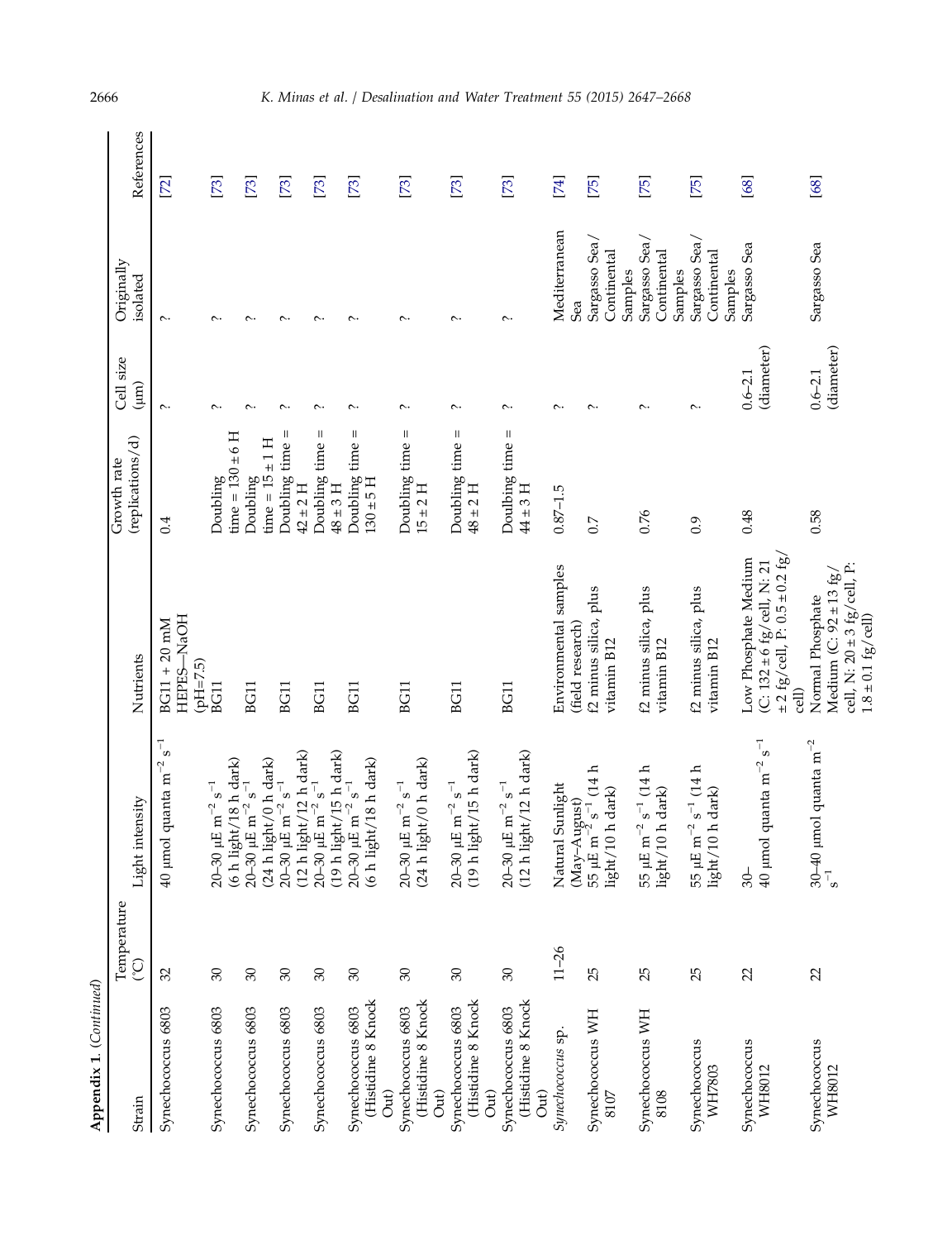| Synechococcus<br>WH8012                                              | 25 | 55 µE m <sup>-2</sup> s <sup>-1</sup> (14 h<br>light/10 h dark)                                                                                                                                          | f2 minus silica, plus<br>vitamin B12                                                                                      | 1.02        | $\sim$                    | Sargasso Sea<br>Continental<br>Samples | [75]   |
|----------------------------------------------------------------------|----|----------------------------------------------------------------------------------------------------------------------------------------------------------------------------------------------------------|---------------------------------------------------------------------------------------------------------------------------|-------------|---------------------------|----------------------------------------|--------|
| Synechococcus<br>WH8101                                              | 25 | $\mu$ mol m <sup>-2</sup> s <sup>-1</sup><br>240                                                                                                                                                         | <b>SN</b>                                                                                                                 | $\sim$      | $\sim$                    |                                        | [76]   |
| Synechococcus<br>WH8103                                              | 22 | 40 µmol quanta m <sup>-2</sup> s <sup>-1</sup><br>$-30-$                                                                                                                                                 | (C: $244 \pm 21$ fg/cell, N: 40<br>Low Phosphate Medium<br>$\pm 4$ fg/cell, P: 0.8 $\pm$<br>$0.01 \text{ fg}/\text{cell}$ | 0.35        | (diameter)<br>$0.6 - 2.1$ | Sargasso Sea                           | [68]   |
| Synechococcus<br>WH8103                                              | 22 | 40 µmol quanta m <sup>-2</sup> s <sup>-1</sup><br>$-30-$                                                                                                                                                 | cell, N: $50 \pm 2$ fg/cell, P:<br>Medium (C: 213 $\pm$ 7 fg,<br>Normal Phosphate<br>$3.3 \pm 0.5$ fg/cell)               | 0.45        | (diameter)<br>$0.6 - 2.1$ | Sargasso Sea                           | [68]   |
| Synechocystis PCC<br>6803                                            | 29 | $20$ W $\mathrm{m}^{-2}$                                                                                                                                                                                 | Arnon medium (gradual<br>Modified Allen and<br>NaCl shock)                                                                | $1.4 - 2.6$ | $\sim$                    | Pasteur Culture<br>Collection          | [56]   |
| Synechocystis PCC<br>6803                                            | 29 | $20$ W $\mathrm{m}^{-2}$                                                                                                                                                                                 | Arnon medium (sudden<br>Modified Allen and<br>NaCl shock)                                                                 | $1.6 - 2.4$ | $\sim$                    | Pasteur Culture<br>Collection          | [56]   |
|                                                                      | 27 | $\mu$ mol quanta m $^{-2}$ s $^{-1}$                                                                                                                                                                     | YBC II Medium                                                                                                             | 0.25        | $\sim$                    | $\sim$                                 | $[77]$ |
| Trichodesmium<br>IMS101<br><i>Trichodesmium</i><br><i>thiebautii</i> | 25 | 100 µmol quanta m <sup>-2</sup> s <sup>-1</sup><br>(12 h light/12 h dark)<br>55–65<br>microeinsteins m <sup>-2</sup> s <sup>-1</sup><br>(14 h light/10 h dark)<br>100 µE m <sup>-2</sup> s <sup>-1</sup> | f/2 Medium                                                                                                                | 0.23        | (diameter)<br>$50 - 70$   | Atlantic Ocean                         | [78]   |
| cyanobacterial<br>isolate (Atlantic)<br>Unknown                      | 29 |                                                                                                                                                                                                          | SO Medium                                                                                                                 | 1.25        | $2.5 \mu m$               | North Atlantic                         | [34]   |
| isolate (Pacific)<br>cyanobacterial<br>Unknown                       | 29 | $\mu E$ m <sup>-2</sup> s <sup>-1</sup><br>100                                                                                                                                                           | SO Medium                                                                                                                 | 0.5         | $7~\mu{\rm m}$            | North Pacific                          | [34]   |
| $\it cyanobacterial$ isolate $\it (Pacific)$<br>Unknown              | 29 | $\mu$ E m $^{-2}$ s $^{-1}$<br>100                                                                                                                                                                       | SO Medium                                                                                                                 | 1.01        | $2.5 \mu m$               | North Pacific                          | [34]   |